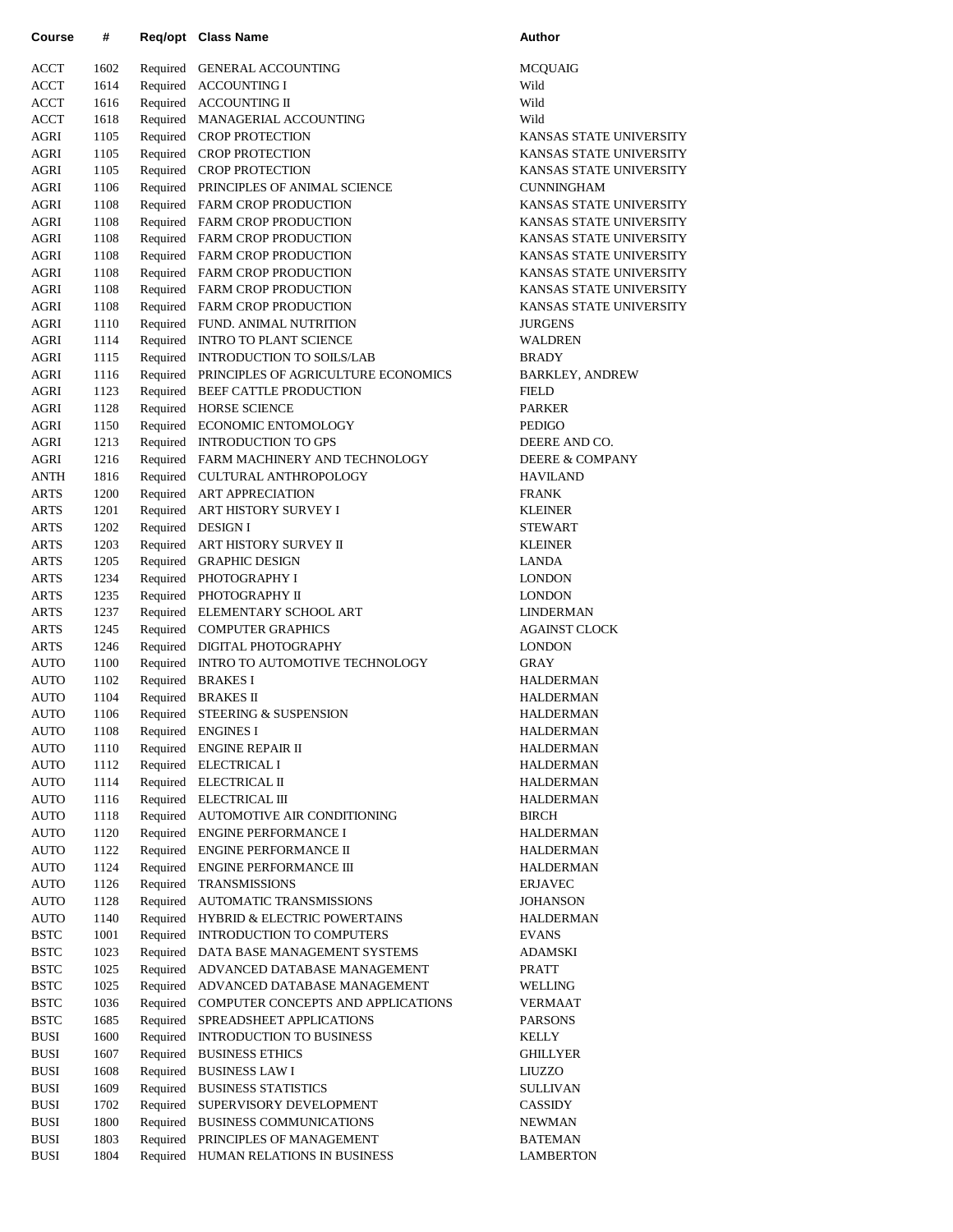| <b>BUSI</b>                  | 1805         |          | Required MARKETING                                                     | LAMB                            |
|------------------------------|--------------|----------|------------------------------------------------------------------------|---------------------------------|
| <b>BUSI</b>                  | 1805         |          | Required MARKETING                                                     | LAMB                            |
| BUSI                         | 1807         |          | Required CUSTOMER SERVICE                                              | <b>ODGERS</b>                   |
| CHEM                         | 1802         |          | Required FUNDAMENTALS OF GENERAL CHEMISTRY                             | DEAL                            |
| <b>CHEM</b>                  | 1802         |          | Required FUNDAMENTALS OF GENERAL CHEMISTRY                             | SMITH                           |
| <b>CHEM</b>                  | 1806         |          | Required COLLEGE CHEMISTRY I                                           | <b>BROWN</b>                    |
| <b>CHEM</b>                  | 1806         |          | Required COLLEGE CHEMISTRY I                                           | <b>BROWN</b>                    |
| <b>CHEM</b>                  | 1808         |          | Required COLLEGE CHEMISTRY II                                          | <b>BROWN</b>                    |
| CHEM                         | 1808         |          | Required COLLEGE CHEMISTRY II                                          | <b>BROWN</b>                    |
| CHEM                         | 1814         |          | Required ORGANIC CHEMISTRY                                             | SMITH                           |
| <b>CHEM</b>                  | 1814         |          | Required ORGANIC CHEMISTRY                                             | <b>SVORONOS</b>                 |
| <b>CHEM</b><br><b>CHEM</b>   | 1816<br>1816 |          | Required ORGANIC CHEMISTRY II<br>Required ORGANIC CHEMISTRY II         | <b>SMITH</b><br><b>SVORONOS</b> |
| <b>CHLD</b>                  | 1500         |          | Required INTRO TO EARLY CHILDHOOD                                      | <b>COPPLE</b>                   |
| CHLD                         | 1500         |          | Required INTRO TO EARLY CHILDHOOD                                      | <b>MORRISON</b>                 |
| CHLD                         | 1504         |          | Required EARLY CHILDHOOD CURRICULUM                                    | <b>KOSTELNIK</b>                |
| <b>CHLD</b>                  | 1505         |          | Required PRESCHOOL CHILD                                               | RATHUS                          |
| <b>CHLD</b>                  | 1506         |          | Required CHILD CARE PRACTICUM                                          | <b>COPPLE</b>                   |
| <b>CHLD</b>                  | 1507         |          | Required CHILD HEALTH, SAFETY, & NUTRITION                             | <b>SORTE</b>                    |
| <b>CHLD</b>                  | 1509         |          | Required CHILD CARE PRACTICUM II                                       | DOMBRO/JABLON/STETSON           |
| CHLD                         | 1512         |          | Required CHILD ABUSE AND NEGLECT                                       | <b>CROSSON-TOWER</b>            |
| CHLD                         | 1513         |          | Required CHILD PLAY AND GAMES                                          | HEIDEMANN/HEWITT                |
| CHLD                         | 1513         |          | Required CHILD PLAY AND GAMES                                          | TORBERT/SCHNEIDER               |
| <b>CHLD</b>                  | 1549         |          | Required EARLY CHILDHOOD PROGRAM ADMINISTRATION                        | <b>BRUNO</b>                    |
| <b>CHLD</b>                  | 1549         |          | Required EARLY CHILDHOOD PROGRAM ADMINISTRATION                        | BUSH                            |
| CHLD                         | 1551         |          | Required INFANT & TODDLER EDUCATION & CARE                             | POST                            |
| <b>CHLD</b>                  | 1551         |          | Required INFANT & TODDLER EDUCATION & CARE                             | <b>RAIKES/EDWARDS</b>           |
| <b>CHLD</b>                  | 1553         |          | Required CREATIVE EXPERIENCES FOR CHILDREN                             | HERR                            |
| <b>CHLD</b>                  | 1553         |          | Required CREATIVE EXPERIENCES FOR CHILDREN                             | MAYESKY                         |
| <b>CHLD</b>                  | 1554         |          | Required CREATIVE ACTIVITIES II                                        | HERR                            |
| <b>CHLD</b>                  | 1554         |          | Required CREATIVE ACTIVITIES II                                        | MAYESKY                         |
| CHLD                         | 1565         |          | Required PRESCHOOL LANGUAGE & LITERACY                                 | NEUMAN                          |
| CHLD                         | 1565         |          | Required PRESCHOOL LANGUAGE & LITERACY                                 | PINNELL                         |
| <b>COMM</b>                  | 1200         |          | Required INTERPERSONAL COMMUNICATION                                   | <b>ADLER</b>                    |
| <b>COMM</b><br><b>COMM</b>   | 1217<br>1230 |          | Required NONVERBAL COMMUNICATIONS<br>Required PUBLIC SPEAKING          | <b>REMLAND</b><br><b>OHAIR</b>  |
| COMM                         | 1234         |          | Required PERSUASION                                                    | LARSON                          |
| COMM                         | 1234         |          | Required PERSUASION                                                    | TZU                             |
| <b>CRIM</b>                  | 1600         |          | Required INTRO TO CRIMINAL JUSTICE                                     | GRANT                           |
| <b>CRIM</b>                  | 1603         |          | Required PRO RESPONSIBILITY IN C. J.                                   | <b>ALBANESE</b>                 |
| CRIM                         | 1612         |          | Required CRIMINAL INVESTIGATION                                        | <b>LYMAN</b>                    |
| <b>CRIM</b>                  | 1614         |          | Required CRIMINAL LAW I                                                | <b>DAVENPORT</b>                |
| <b>CRIM</b>                  | 1623         | Required | <b>CRIMINAL PROFILING</b>                                              | <b>GODWIN</b>                   |
| <b>CRIM</b>                  | 1648         |          | Required LAW ENFORCEMENT OPERATIONS                                    | INGRAM                          |
| $\mathop{\rm CRIM}\nolimits$ | 1658         |          | Required POLICE FIREARMS                                               | LAWRENCE                        |
| <b>CRIM</b>                  | 1659         |          | Required C J INTERVIEW & REPORT WRITING                                | GOODMAN                         |
| <b>CRIM</b>                  | 1661         |          | Required CRIMINAL PROCEEDURES                                          | <b>INGRAM</b>                   |
| <b>CRIM</b>                  | 1667         |          | Required CRIME SCENE INVESTIGATION                                     | OGLE                            |
| <b>CRIM</b>                  | 1685         |          | Required AGENCY ADMINISTRATION                                         | PEAK                            |
| DRAF                         | 1800         |          | Required TECHNICAL DRAFTING I                                          | <b>KICKLIGHTER</b>              |
| DRAF                         | 1800         |          | Required TECHNICAL DRAFTING I                                          | KICKLIGHTER                     |
| <b>DRAF</b>                  | 1840         |          | Required COMP. AID DRAFTING I                                          | <b>HELSEL</b>                   |
| <b>DRAF</b>                  | 1843         |          | Required DESCRIPTIVE GEOMETRY<br>Required PRINCIPLES OF MACROECONOMICS | PARE                            |
| <b>ECON</b><br><b>ECON</b>   | 1610<br>1612 |          | Required PRINCIPLES OF MICROECONOMICS                                  | <b>BOYES</b><br><b>BOYES</b>    |
| <b>ECON</b>                  | 1615         |          | Required PERSONAL FINANCE                                              | DAVE RAMSEY                     |
| <b>EDUC</b>                  | 1103         |          | Required STUDENT SUCCESS SEMINAR                                       | <b>DOWNING</b>                  |
| <b>EDUC</b>                  | 1128         |          | Required FOUNDATIONS OF MODERN EDUCATION                               | RYAN                            |
| <b>EDUC</b>                  | 1136         |          | Required CHILDREN'S LITERATURE                                         | TEMPLE                          |
| <b>EMTS</b>                  | 1500         |          | Required EMERGENCY MEDICAL TECHNICIAN                                  | AAOS                            |
| <b>EMTS</b>                  | 1504         |          | Required EMT & REFRESHER SEMINAR II                                    | BECK                            |
| <b>EMTS</b>                  | 1506         |          | Required INSTRUCTOR COORDINATOR                                        | <author></author>               |
| <b>EMTS</b>                  | 1506         |          | Required INSTRUCTOR COORDINATOR                                        | <b>CHERRY</b>                   |
| <b>EMTS</b>                  | 1506         |          | Required INSTRUCTOR COORDINATOR                                        | MAGER                           |
| <b>EMTS</b>                  | 1513         |          | Required ADVANCED EMERGENCY MEDICAL TECHNICIAN                         | AAOS                            |
| <b>EMTS</b>                  | 1527         |          | Required EMERGENCY MEDICAL RESPONDER                                   | LIMMER                          |
| EMTS                         | 1540         |          | Required PARAMEDIC I                                                   | CAROLINE, NANCY                 |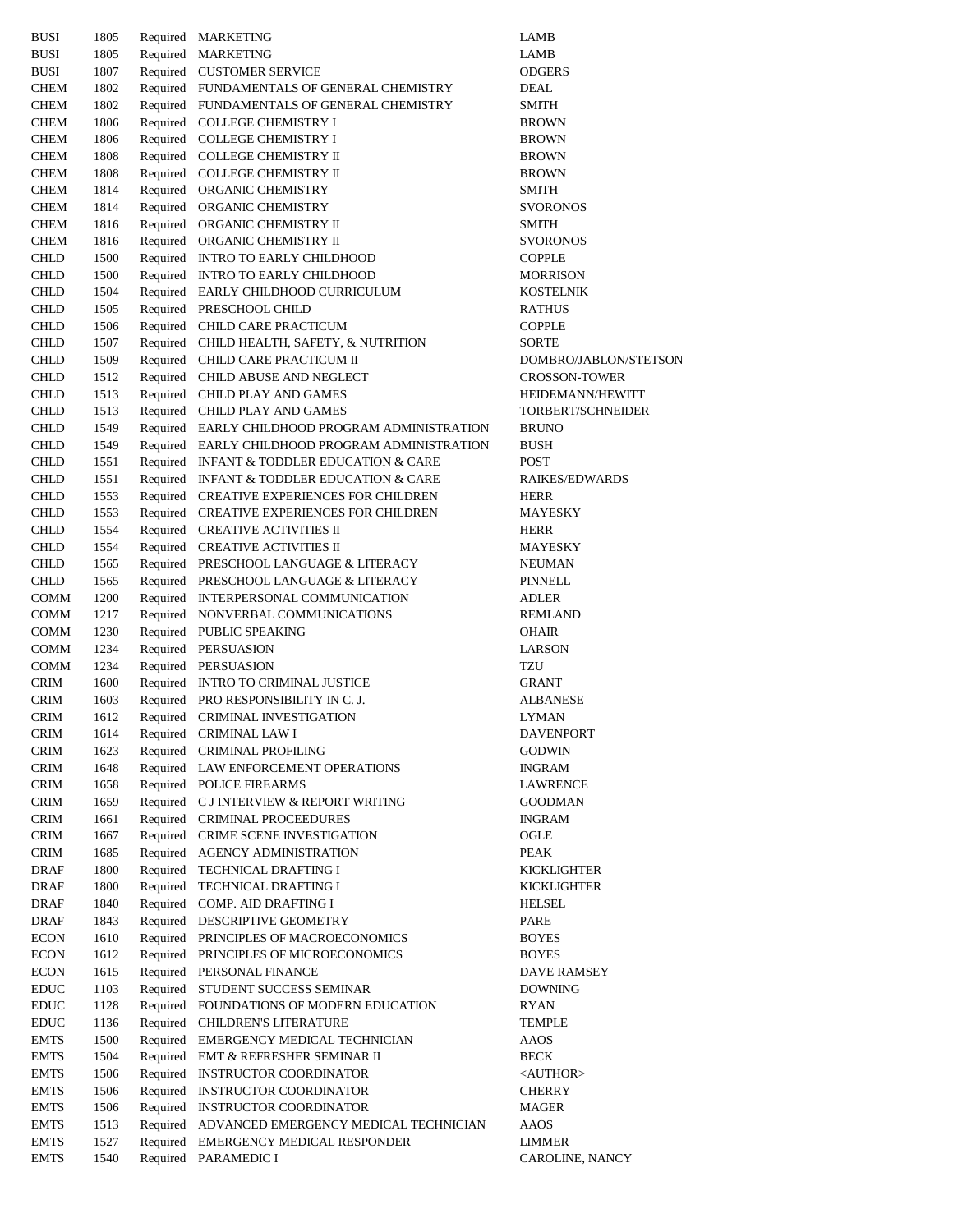| <b>EMTS</b>                | 1540         |                      | Required PARAMEDIC I                                           | <b>CHERRY</b>                      |
|----------------------------|--------------|----------------------|----------------------------------------------------------------|------------------------------------|
| <b>EMTS</b>                | 1540         |                      | Required PARAMEDIC I                                           | PAGE                               |
| <b>EMTS</b>                | 1540         | Required             | PARAMEDIC I                                                    | WALRAVE                            |
| <b>ENGL</b>                | 1109         |                      | Required ESOL ACADEMIC VOCABULARY                              | <b>HEINLE</b>                      |
| <b>ENGL</b>                | 1109         |                      | Required ESOL ACADEMIC VOCABULARY                              | <b>LEBEDEV</b>                     |
| <b>ENGL</b>                | 1110         |                      | Required ESOL SENTENCE STRUCTURE                               | <b>BIAYS</b>                       |
| <b>ENGL</b>                | 1111         |                      | Required INTRO TO ENGLISH LANGUAGE                             | <b>CAMBRIDO</b>                    |
| <b>ENGL</b>                | 1111         | Required             | INTRO TO ENGLISH LANGUAGE                                      | <b>HEINLE</b>                      |
| <b>ENGL</b>                | 1111         | Required             | INTRO TO ENGLISH LANGUAGE                                      | <b>HODKINSC</b>                    |
| <b>ENGL</b>                | 1111         | Required             | INTRO TO ENGLISH LANGUAGE                                      | <b>HODKINSC</b>                    |
| <b>ENGL</b>                | 1111         | Required             | INTRO TO ENGLISH LANGUAGE                                      | <b>HODKINSC</b>                    |
| <b>ENGL</b>                | 1111         | Required             | INTRO TO ENGLISH LANGUAGE                                      | <b>SCHOENBI</b>                    |
| <b>ENGL</b>                | 1120         | Required             | ENGLISH-SPEAK OTHER LANGUAGES                                  | <b>AZAR</b>                        |
| <b>ENGL</b><br><b>ENGL</b> | 1120<br>1120 | Required<br>Required | ENGLISH-SPEAK OTHER LANGUAGES<br>ENGLISH-SPEAK OTHER LANGUAGES | <b>CAMBRIDO</b><br><b>HODKINSC</b> |
| <b>ENGL</b>                | 1120         | Required             | ENGLISH-SPEAK OTHER LANGUAGES                                  | <b>HODKINSC</b>                    |
| <b>ENGL</b>                | 1120         | Required             | ENGLISH-SPEAK OTHER LANGUAGES                                  | SOLORZAN                           |
| <b>ENGL</b>                | 1121         | Required             | ENGLISH-SPEAK OTHER LANGUAGES II                               | <b>CAMBRIDO</b>                    |
| <b>ENGL</b>                | 1121         | Required             | ENGLISH-SPEAK OTHER LANGUAGES II                               | <b>HODKINSC</b>                    |
| <b>ENGL</b>                | 1121         | Required             | ENGLISH-SPEAK OTHER LANGUAGES II                               | <b>HODKINSC</b>                    |
| <b>ENGL</b>                | 1121         | Required             | ENGLISH-SPEAK OTHER LANGUAGES II                               | <b>KISSLINGE</b>                   |
| <b>ENGL</b>                | 1122         | Required             | ENGLISH-SPEAK OTHER LANGUAGES III                              | <b>BEGLAR</b>                      |
| <b>ENGL</b>                | 1122         | Required             | ENGLISH-SPEAK OTHER LANGUAGES III                              | <b>BIAYS</b>                       |
| <b>ENGL</b>                | 1122         | Required             | ENGLISH-SPEAK OTHER LANGUAGES III                              | <b>CAMBRIDO</b>                    |
| <b>ENGL</b>                | 1122         | Required             | ENGLISH-SPEAK OTHER LANGUAGES III                              | <b>HODKINSC</b>                    |
| <b>ENGL</b>                | 1122         | Required             | ENGLISH-SPEAK OTHER LANGUAGES III                              | <b>HODKINSC</b>                    |
| <b>ENGL</b>                | 1125         | Required             | ESOL ACADEMIC VOCABULARY II                                    | <b>DINGLE</b>                      |
| <b>ENGL</b>                | 1127         | Required             | <b>ESOL SENTENCE STRUCTURE II</b>                              | <b>EMERY</b>                       |
| <b>ENGL</b>                | 1190         |                      | Required BASIC ENGLISH                                         | <b>KENYON</b>                      |
| <b>ENGL</b>                | 1190         |                      | Required BASIC ENGLISH                                         | KENYON                             |
| <b>ENGL</b>                | 1194         |                      | Required INTERMEDIATE ENGLISH                                  | <b>FAWCETT</b>                     |
| <b>ENGL</b>                | 1194         | Required             | <b>INTERMEDIATE ENGLISH</b>                                    | <b>KENYON</b>                      |
| <b>ENGL</b>                | 1194         | Required             | <b>INTERMEDIATE ENGLISH</b>                                    | KENYON                             |
| <b>ENGL</b>                | 1200         |                      | Required BUSINESS ENGLISH                                      | GUFFEY                             |
| <b>ENGL</b>                | 1200         |                      | Required BUSINESS ENGLISH                                      | <b>GUFFEY</b>                      |
| <b>ENGL</b>                | 1204         | Required             | <b>ENGLISH COMP I</b>                                          | <b>KIRSZNER</b>                    |
| <b>ENGL</b>                | 1204         | Optional<br>Required | <b>ENGLISH COMP I</b>                                          | <b>MOREHEA</b><br><b>KIRSZNER</b>  |
| <b>ENGL</b><br><b>ENGL</b> | 1206<br>1206 |                      | ENGLISH COMP. II<br>Required ENGLISH COMP. II                  | <b>MODERN I</b>                    |
| <b>ENGL</b>                | 1216         | Required             | CREATIVE WRITING                                               | STARKEY                            |
| <b>ENGL</b>                | 1236         | Required             | TECHNICAL COMMUNICATIONS                                       | SMITH-WO                           |
| <b>GEOG</b>                | 1819         | Required             | WORLD & REGIONAL GEOGRAPHY                                     | <b>PULSIPHER</b>                   |
| <b>GRPH</b>                | 1054         | Required             | DIGITAL IMAGE EDITING                                          | <b>WEINMAN</b>                     |
| <b>GRPH</b>                | 1056         | Required             | VECTOR IMAGE DEVELOPMENT                                       | HARTMAN                            |
| GRPH                       | 1062         | Required             | DIGITAL IMAGE EDITING II                                       | <b>WEINMAN</b>                     |
| <b>HIST</b>                | 1406         | Required             | HISTORY OF KA NSAS                                             | <b>RICHMONI</b>                    |
| HIST                       | 1452         | Required             | HISTORY OF WORLD CIV. 1500 TO PRESENT                          | STRAYER                            |
| HLTH                       | 1247         | Required             | LIFETIME FITNESS AND WELLNESS                                  | HOEGER                             |
| <b>HLTH</b>                | 1248         | Required             | PERSONAL AND COMMUNITY HEALTH                                  | <b>PAYNE</b>                       |
| HLTH                       | 2247         | Required             | LIFETIME FITNESS AND WELLNESS                                  | <b>HOEGER</b>                      |
| <b>HOME</b>                | 1501         | Required             | <b>BASIC NUTRITION</b>                                         | <b>SIZER</b>                       |
| <b>JOUR</b>                | 1700         | Required             | <b>INTRO TO MASS MEDIA</b>                                     | <b>CAMPBELI</b>                    |
| JOUR                       | 1704         | Optional             | <b>BEGINNING REPORTING</b>                                     | <b>ASSOC PRI</b>                   |
| JOUR                       | 1704         | Required             | <b>BEGINNING REPORTING</b>                                     | <b>BENDER</b>                      |
| JOUR                       | 1705         | Optional             | ADVANCED REPORTING                                             | <b>ASSOC PRI</b>                   |
| JOUR                       | 1705         | Required             | ADVANCED REPORTING                                             | <b>BENDER</b>                      |
| LEAD                       | 1000         | Required             | <b>INTRO TO LEADERSHIP CONCEPTS</b>                            | PHI THETA                          |
| LIFE                       | 1402         | Required             | PRINCIPLES OF BIOLOGY                                          | <b>SIMON</b>                       |
| LIFE<br>LIFE               | 1402<br>1408 | Required<br>Required | PRINCIPLES OF BIOLOGY<br>ANATOMY & PHYSIOLOGY                  | <b>WACHTME</b><br><b>AMERMAN</b>   |
| LIFE                       | 1408         | Required             | ANATOMY & PHYSIOLOGY                                           | MARIEB                             |
| LIFE                       | 1410         | Required             | PRINCIPLES OF ZOOLOGY                                          | <b>HICKMAN</b>                     |
| LIFE                       | 1410         | Required             | PRINCIPLES OF ZOOLOGY                                          | <b>SMITH</b>                       |
| LIFE                       | 1412         | Required             | PRINCIPLES OF MICROBIOLOGY                                     | TORTORA                            |
| LIFE                       | 1413         | Required             | <b>ENVIRONMENTAL SCIENCE</b>                                   | <b>HOUTMAN</b>                     |
| LIFE                       | 1413         | Required             | ENVIRONMENTAL SCIENCE                                          | LEOPOLD                            |
| LIFE                       | 1422         | Required             | PATHOS PHYSIOLOGY                                              | <b>MCCANCE</b>                     |
|                            |              |                      |                                                                |                                    |

WALRAVEN LEBEDEV CAMBRIDGE HODKINSON/ADAMS HODKINSON/ADAMS HODKINSON/ADAMS SCHOENBERG CAMBRIDGE HODKINSON/ADAMS HODKINSON/ADAMS SOLORZANO CAMBRIDGE HODKINSON/ADAMS HODKINSON/ADAMS KISSLINGER  $CAMBRIDGE$ HODKINSON/ADAMS HODKINSON/ADAMS FAWCETT **KIRSZNER** MOREHEAD MODERN LANGUAG STARKEY SMITH-WORTHING PULSIPHER WEINMANN HARTMAN WEINMANN RICHMOND STRAYER CAMPBELL **ASSOC PRESS** ASSOC PRESS PHI THETA KAPPA WACHTMEISTER AMERMAN TORTORA HOUTMAN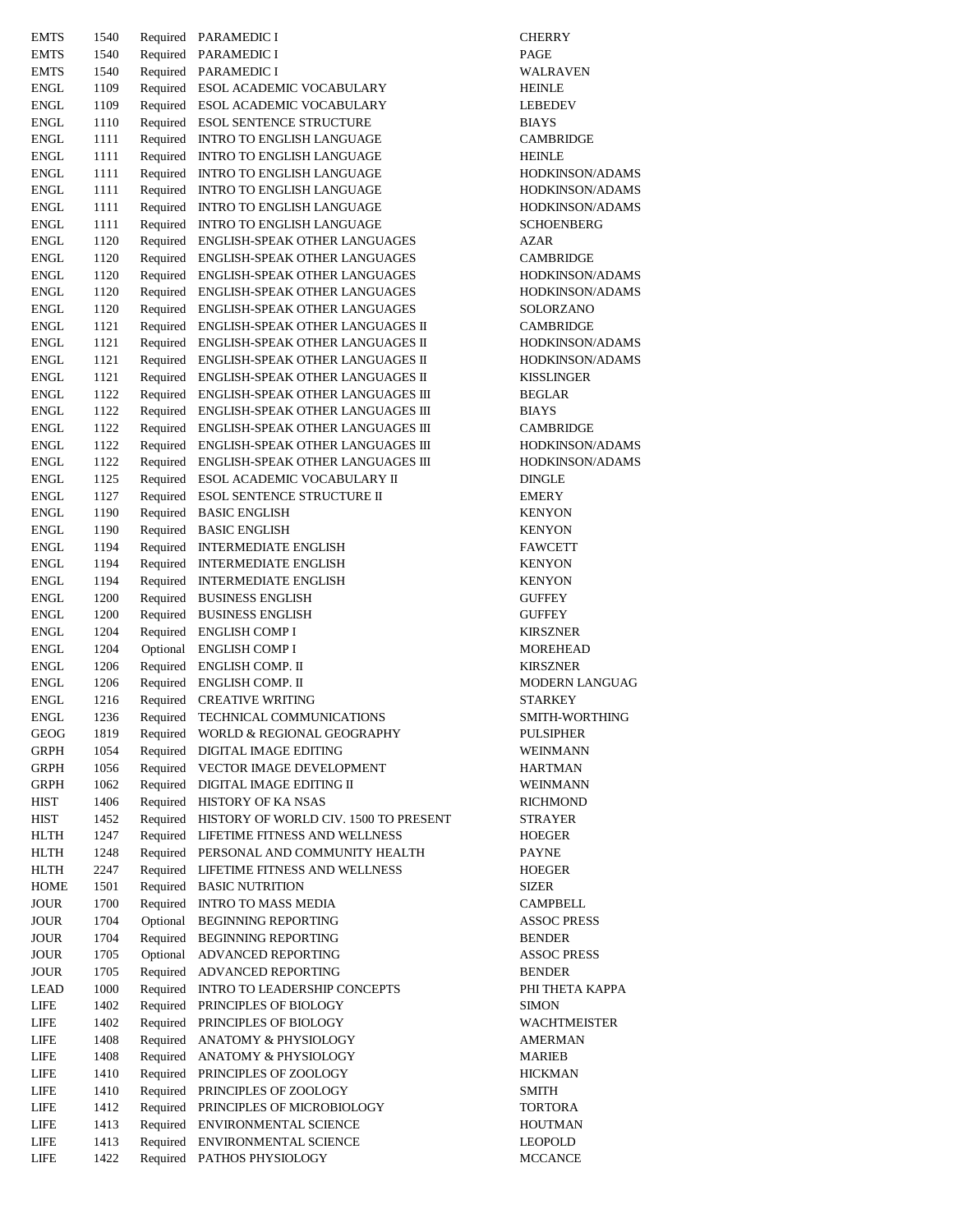| LITR        | 1210 | Required | INTRO TO LITERATURE                         | <b>KENNEDY</b>              |
|-------------|------|----------|---------------------------------------------|-----------------------------|
| LITR        | 1212 | Required | <b>SHORT STORY</b>                          | <b>CHARTER:</b>             |
| LITR        | 1215 | Required | <b>WORLD LITERATURE</b>                     | <b>DAMROSC</b>              |
| MATH        | 1806 | Required | TECHNICAL MATHEMATICS                       | <b>BITTINGEH</b>            |
| MATH        | 1806 |          | Required TECHNICAL MATHEMATICS              | <b>MITCHELL</b>             |
| MATH        | 1806 | Required | TECHNICAL MATHEMATICS                       | SFORMO                      |
| MATH        | 1806 | Required | TECHNICAL MATHEMATICS                       | VERGE                       |
| MATH        | 1806 | Required | <b>TECHNICAL MATHEMATICS</b>                |                             |
|             |      |          |                                             | <author:< td=""></author:<> |
| MATH        | 1813 | Required | college prep math                           | <b>PEARSON</b>              |
| MATH        | 1815 |          | Required COLLEGE PREP MATH II\              | PEARSON                     |
| MATH        | 1817 |          | Required COLLEGE PREP MATH III              | <b>PEARSON</b>              |
| MATH        | 1819 | Required | <b>BUSINESS MATH</b>                        | <b>SLATER</b>               |
| MATH        | 1824 |          | Required INTERMEDIATE ALGEBRA               | <b>MCKEAGU</b>              |
| MATH        | 1826 | Required | INTERMEDIATE AND COLLEGE ALGEBRA            | BLITZER                     |
| MATH        | 1828 |          | Required COLLEGE ALGEBRA                    | <b>PEARSON</b>              |
| MATH        | 1830 |          | Required TRIGONOMETRY                       | LIAL                        |
| MATH        | 1831 |          | Required BUSINESS CALCULUS                  | <b>BARNETT</b>              |
| MATH        | 1832 |          | Required ANALYTIC GEOMETRY-CALCULUS I       | WEIR                        |
| MATH        | 1834 |          | Required ANALYTIC GEOMETRY-CALCULUS II      | WEIR                        |
| MATH        | 1836 |          | Required ANALYTIC GEOMETRY-CALCULUS III     | WEIR                        |
| MDAS        | 1644 |          | Required BASIC MED. LAB. TECHNIQUES         | <b>BONEWIT-</b>             |
| MDAS        | 1644 |          | Required BASIC MED. LAB. TECHNIQUES         | <b>BONEWIT-</b>             |
| MDAS        | 1648 |          | Required ADMINISTERING MEDICATIONS          | GAUWITZ                     |
| MDAS        | 1652 |          | Required PATIENT CARE I                     | <b>BONEWIT-</b>             |
| MDAS        | 1652 |          | Required PATIENT CARE I                     | <b>BONEWIT-</b>             |
|             |      |          |                                             |                             |
| MDAS        | 1653 |          | Required PATIENT CARE II                    | <b>BONEWIT-</b>             |
| MDAS        | 1653 |          | Required PATIENT CARE II                    | <b>BONEWIT-</b>             |
| MDAS        | 1653 |          | Required PATIENT CARE II                    | <b>BOOTH</b>                |
| MDAS        | 1653 |          | Required PATIENT CARE II                    | KARCH                       |
| MDAS        | 1672 |          | Required MEDICAL TERMINOLOGY                | <b>CHABNER</b>              |
| MUSI        | 1000 |          | Required BEGINNING GUITAR                   | BAY                         |
| MUSI        | 1002 |          | Required INTRODUCTION TO MUSIC              | <b>FORNEY</b>               |
| MUSI        | 1016 |          | Required AURAL SKILLS I                     | <b>BENWARD</b>              |
| MUSI        | 1018 |          | Required HARMONY I                          | <b>KOSTKA</b>               |
| MUSI        | 1026 |          | Required AURAL SKILLS III                   | <b>OTTMAN</b>               |
| MUSI        | 1027 |          | Required AURAL SKILLS IV                    | <b>BENWARD</b>              |
| MUSI        | 1028 |          | Required HARMONY III                        | KOSTKA                      |
| MUSI        | 1028 |          | Required HARMONY III                        | KOSTKA                      |
| MUSI        | 1029 |          | Required MUSIC ELEMENTARY CLASSROOM TEACHER | ANDERSO.                    |
| MUSI        | 1034 | Required | <b>HARMONY IV</b>                           | <b>OTTMAN</b>               |
| MUSI        | 1034 |          | Required HARMONY IV                         | <b>OTTMAN</b>               |
| MUSI        | 1042 | Required | CLASS PIANO A                               | LANCASTI                    |
| MUSI        | 1043 | Required | ADULT BEGINNING PIANO                       | FABER                       |
| MUSI        | 1046 |          | Required CLASS PIANO C                      | LANCASTI                    |
| MUSI        | 1048 | Required | <b>CLASS PIANO D</b>                        | LANCASTI                    |
| MUSI        | 1049 | Optional | APPLIED PIANO-ADULTS                        | FABER                       |
|             |      | Optional |                                             | <b>FABER</b>                |
| MUSI        | 1049 |          | APPLIED PIANO-ADULTS                        |                             |
| NAID        | 1229 | Required | <b>NURSE AID</b>                            | <b>SORRENTI</b>             |
| NAID        | 1229 |          | Required NURSE AID                          | SORRENTI                    |
| NAID        | 1235 | Required | <b>MEDICATION AIDE</b>                      | <b>DEGLIN</b>               |
| NAID        | 1235 | Required | <b>MEDICATION AIDE</b>                      | <b>WOODROV</b>              |
| NATG        | 1100 | Required | DC CIRCUIT FUNDAMENTALS                     | FLOYD                       |
| NATG        | 1100 | Required | DC CIRCUIT FUNDAMENTALS                     | FLOYD                       |
| <b>NATG</b> | 1110 | Required | FUNDAMENTALS OF NATURAL GAS                 | BAKER                       |
| <b>NATG</b> | 1125 |          | Required ELECTRICAL DEVICES & CONTROLS I    | EASA                        |
| NATG        | 1125 | Required | ELECTRICAL DEVICES & CONTROLS I             | HART                        |
| NATG        | 1125 | Required | ELECTRICAL DEVICES & CONTROLS I             | <b>ROCKIS</b>               |
| NATG        | 1125 | Required | ELECTRICAL DEVICES & CONTROLS I             | <b>ROCKIS</b>               |
| NATG        | 1135 | Required | BASIC CORROSION FIELD TECHNICIAN            | <b>BIANCHET</b>             |
| NTWK        | 1030 | Required | LINUX I                                     | ECKERT                      |
| NTWK        | 1032 | Required | INTRODUCTION TO NETWORKING                  | DEAN                        |
| NTWK        | 1034 | Required | NETWORKING I                                | LAMMLE                      |
| NTWK        | 1035 | Required | NETWORKING II                               | LAMMLE                      |
| NTWK        | 1046 | Required | LOCAL AREA NETWORK WORKSTATION              | WRIGHT                      |
| NTWK        | 1052 | Required | <b>REPAIR &amp; UPGRADE I</b>               | ANDREWS                     |
| NTWK        | 1053 |          | Required REPAIR & UPGRADE II                | ANDREWS                     |
|             |      |          |                                             |                             |
| NTWK        | 1054 | Required | <b>COMPUTER FORENSICS</b>                   | NELSON                      |

**CHARTERS** DAMROSCH **BITTINGER**  $MITCHELL$  $<$ AUTHOR $>$ PEARSON LE PEARSON LE PEARSON LE MCKEAGUE PEARSON LE BARNETT BONEWIT-WEST BONEWIT-WEST BONEWIT-WEST BONEWIT-WEST BONEWIT-WEST BONEWIT-WEST CHABNER BENWARD OTTMAN BENWARD ANDERSON OTTMAN LANCASTER LANCASTER LANCASTER SORRENTINO SORRENTINO WOODROW **BIANCHETTI** ANDREWS ANDREWS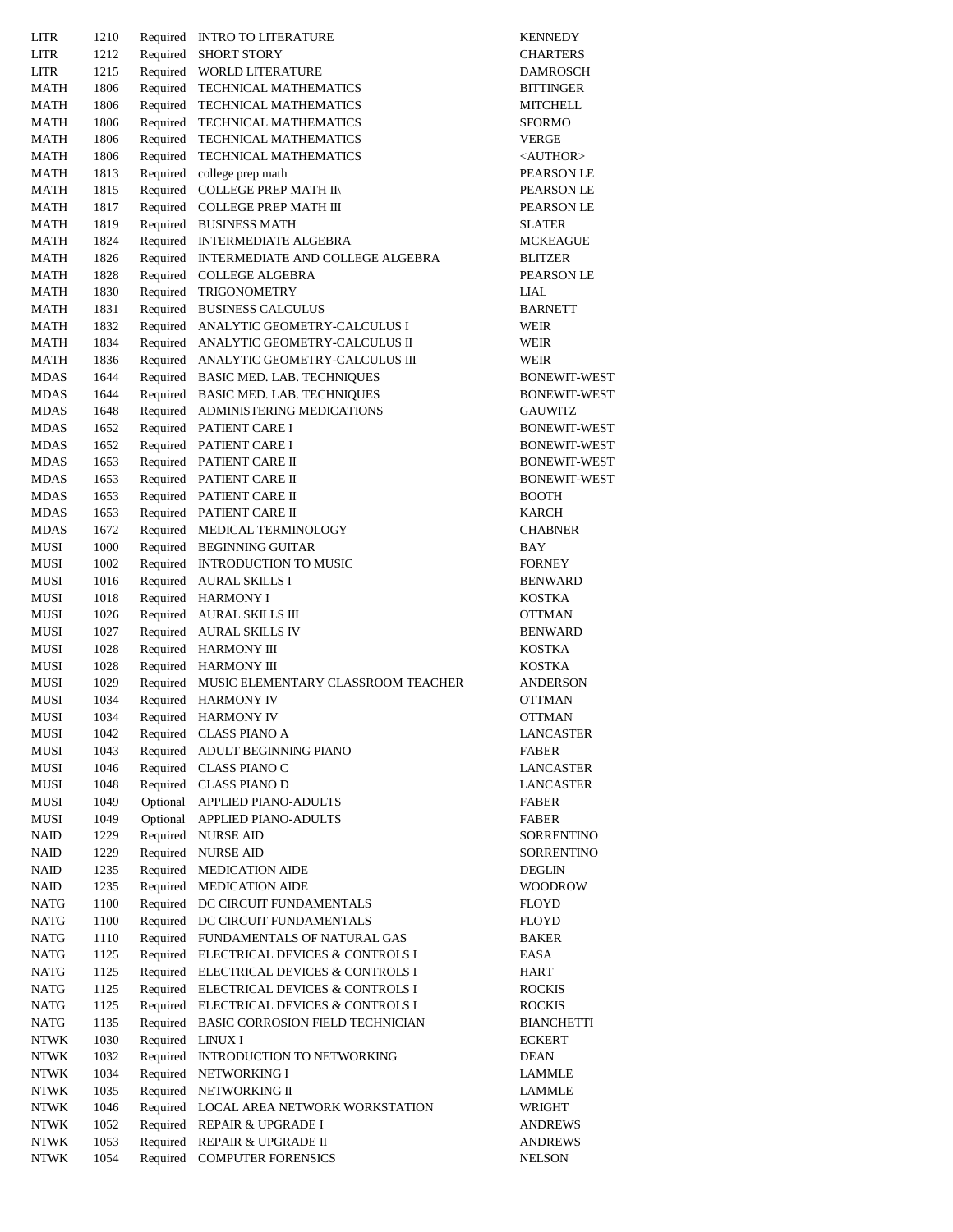| <b>NTWK</b> | 1061 | Required | LINUX II                              | <b>ECKERT</b>   |
|-------------|------|----------|---------------------------------------|-----------------|
| <b>NTWK</b> | 1068 | Required | HELP DESK FUNDAMENTALS                | <b>BEISSE</b>   |
| <b>NTWK</b> | 1072 | Required | <b>INFORMATION SECURITY</b>           | WHITMAN         |
| <b>NTWK</b> | 1085 | Required | <b>WINDOWS SERVER I</b>               | PALMER          |
| <b>NTWK</b> | 1086 | Required | WINDOWS SERVER II                     | <b>PALMER</b>   |
| <b>NURS</b> | 1206 | Required | <b>FUNDAMENTALS OF NURSING</b>        | <b>CURREN</b>   |
| <b>NURS</b> | 1206 | Required | FUNDAMENTALS OF NURSING               | <b>DEGLIN</b>   |
| <b>NURS</b> | 1206 | Optional | FUNDAMENTALS OF NURSING               | <b>DOENGES</b>  |
| <b>NURS</b> | 1206 | Required | FUNDAMENTALS OF NURSING               | PAGANA          |
| <b>NURS</b> | 1206 | Required | FUNDAMENTALS OF NURSING               | PERRY           |
| <b>NURS</b> | 1206 | Required | FUNDAMENTALS OF NURSING               | <b>POTTER</b>   |
| <b>NURS</b> | 1206 | Required | FUNDAMENTALS OF NURSING               | <b>POTTER</b>   |
| <b>NURS</b> | 1206 | Optional | FUNDAMENTALS OF NURSING               | <b>SEIDEL</b>   |
| <b>NURS</b> | 1206 | Required | FUNDAMENTALS OF NURSING               | <b>SILVESTR</b> |
| <b>NURS</b> | 1206 | Required | FUNDAMENTALS OF NURSING               | TABER           |
| <b>NURS</b> | 1207 | Required | MENTAL HEALTH NURSING I               | TOWNSEN         |
| <b>NURS</b> | 1210 | Required | GERONTOLOGICAL NURSING                | <b>ALBOM</b>    |
| <b>NURS</b> | 1210 | Required | <b>GERONTOLOGICAL NURSING</b>         | <b>ELIOPOUL</b> |
| <b>NURS</b> | 1228 | Required | PHARMACOLOGY FOR NURSES               | <b>KEE/HAYE</b> |
| <b>NURS</b> | 1255 | Required | MEDICAL SURGICAL NURSING I            | <b>LEWIS</b>    |
| <b>NURS</b> | 1255 | Optional | MEDICAL SURGICAL NURSING I            | <b>MYERS</b>    |
| <b>NURS</b> | 1255 | Required | MEDICAL SURGICAL NURSING I            | <b>SOMMERS</b>  |
| <b>NURS</b> | 1257 | Required | MEDICAL SURGICAL NURSING III          | <b>GAHART</b>   |
| <b>NURS</b> | 1257 | Required | MEDICAL SURGICAL NURSING III          | <b>LEWIS</b>    |
| <b>NURS</b> | 1257 | Optional | MEDICAL SURGICAL NURSING III          | <b>LEWIS</b>    |
| <b>NURS</b> | 1257 | Optional | MEDICAL SURGICAL NURSING III          | <b>MYERS</b>    |
| <b>NURS</b> | 1257 | Required | MEDICAL SURGICAL NURSING III          | PHILLIPS        |
| <b>NURS</b> | 1257 | Required | MEDICAL SURGICAL NURSING III          | <b>SILVESTR</b> |
| <b>NURS</b> | 1257 | Required | MEDICAL SURGICAL NURSING III          | <b>SOMMERS</b>  |
| <b>NURS</b> | 1257 | Required | MEDICAL SURGICAL NURSING III          | <b>WOODS</b>    |
| <b>NURS</b> | 1258 | Required | MATERNAL-CHILD NURSING                | LONDON/I        |
| <b>NURS</b> | 1264 | Required | RN LEADERSHIP & MANAGEMENT            | ZERWEKH         |
| <b>NURS</b> | 1265 | Required | PN TRANSITION INTO NURSING            | DAHLKEM         |
| OFTC        | 1601 | Required | <b>KEYBOARDING I</b>                  | <b>ELLSWOR</b>  |
| <b>OFTC</b> | 1603 | Required | <b>KEYBOARDING II</b>                 | <b>ELLSWOR</b>  |
| OFTC        | 1650 | Required | TEN KEY MASTERY                       | <b>ELLSWOR</b>  |
| OFTC        | 1666 | Required | RECORDS MANAGEMENT                    | <b>READ/GIN</b> |
| <b>OFTC</b> | 1666 | Required | RECORDS MANAGEMENT                    | <b>READ/GIN</b> |
| PHED        | 1209 | Required | <b>INTRO TO SPORTS ADMINISTRATION</b> | <b>BUCHER</b>   |
| PHED        | 1226 | Required | <b>LIFEGUARD TRAINING</b>             | <b>AMERICA</b>  |
| <b>PHED</b> | 1242 | Required | INTRO TO HEALTH, PE, RECREATION       | WUEST           |
| PHED        | 1244 | Required | ELEMENTARY HEALTH & PHYS. EDUCATION   | <b>GRAHAM</b>   |
| PHED        | 1246 | Required | FIRST AID EMERGENCY CARE              | NATIONAI        |
| PHED        | 1246 | Required | FIRST AID EMERGENCY CARE              | <b>AMER AC</b>  |
| PHED        | 1246 | Required | FIRST AID EMERGENCY CARE              | <b>AMER AC</b>  |
| PHED        | 1246 | Required | FIRST AID EMERGENCY CARE              | <b>AMER AC</b>  |
| PHED        | 1253 | Required | CARE & PREVENTION OF ATHLETIC INJURY  | <b>PRENTICE</b> |
| PHED        | 1256 |          | Required PSYCHOLOGY OF SPORT          | <b>WEINBER</b>  |
| PHED        | 1258 | Required | <b>RULES &amp; OFFICIATING</b>        | NESHSA          |
| PHED        | 1258 | Required | <b>RULES &amp; OFFICIATING</b>        | NESHSA          |
| PHED        | 1258 | Required | <b>RULES &amp; OFFICIATING</b>        | NESHSA          |
| PHED        | 1262 | Required | RECREATIONAL LEADERSHIP               | RUSSELL         |
| PHED        | 1270 | Required | <b>INTRO TO EXCERCISE SCIENCE</b>     | <b>KAMEN</b>    |
| PHED        | 1282 | Required | VARSITY ATHLETICS-BASEBALL            | <b>DORFMAN</b>  |
| PHED        | 1282 | Required | VARSITY ATHLETICS-BASEBALL            | <b>DORFMAN</b>  |
| PHED        | 1308 | Required | <b>INTRO TO ATHLETIC TRAINING</b>     | <b>PRENTICE</b> |
| PHED        | 1326 | Required | CONCEPTS OF PERSONAL TRAINING         | BIAGIOLI        |
| PHIL        | 1602 | Required | INTRODUCTION TO PHILOSOPHY            | KREEFT          |
| PHIL        | 1602 | Required | <b>INTRODUCTION TO PHILOSOPHY</b>     | WOLFF           |
| PHSC        | 1400 | Required | PHYSICAL SCIENCE                      | TILLERY         |
| PHSC        | 1408 | Required | ASTRONOMY                             | <b>BENNETT</b>  |
| PHYS        | 1600 | Required | PHYSICS I                             | <b>GIANCOLI</b> |
| <b>PHYS</b> | 1602 | Required | PHYSCIS II                            | <b>GIANCOLI</b> |
| <b>PHYS</b> | 1604 | Required | <b>ENGINEERING PHYSICS I</b>          | <b>GIANCOLI</b> |
| <b>PHYS</b> | 1606 | Required | <b>ENGINEERING PHYSICS II</b>         | <b>GIANCOLI</b> |
| <b>POLS</b> | 1800 | Required | GOVERNMENT OF THE UNITED STATES       | WILSON          |
| PRGM        | 1005 | Required | <b>BASIC PROGRAMING</b>               | <b>SCHNEIDE</b> |

WHITMAN DOENGES SILVESTRI TOWNSEND ELIOPOULOS KEE/HAYES/MCCUISTION SOMMERS SILVESTRI SOMMERS LONDON/LADEWIG ZERWEKH DAHLKEMPER ELLSWORTH ELLSWORTH **ELLSWORTH** READ/GINN READ/GINN AMERICAN RED CROSS GRAHAM NATIONAL SAFET AMER ACAD ORTH AMER ACAD ORTH AMER ACAD ORTH PRENTICE WEINBERG DORFMAN DORFMAN PRENTICE BIAGIOLI GIANCOLI GIANCOLI GIANCOLI SCHNEIDER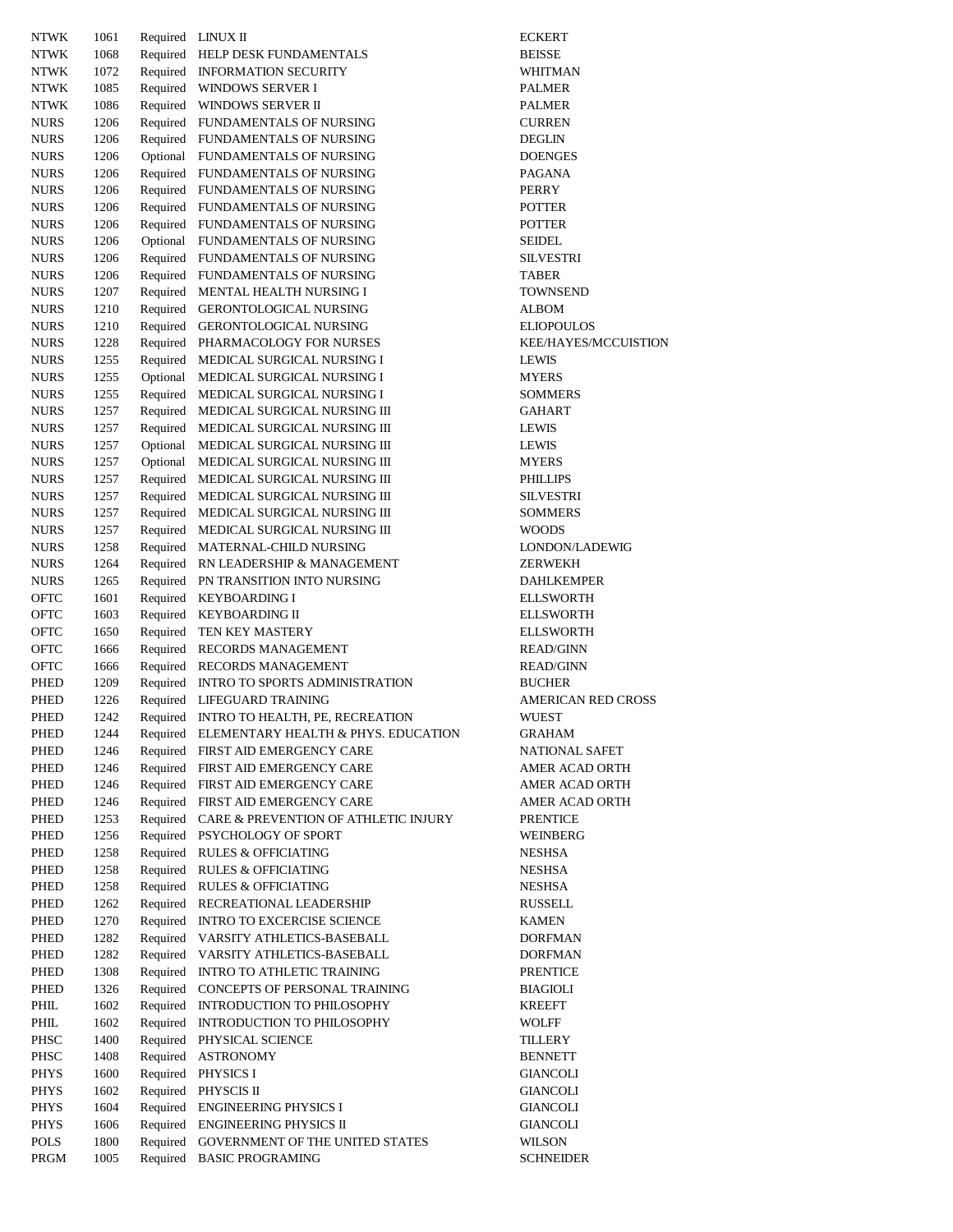| <b>PRGM</b> | 1007 |          | Required FOUNDATION OF COMPUTER SCIENCE  | <b>BROOKSHEAR</b>      |
|-------------|------|----------|------------------------------------------|------------------------|
| <b>PRGM</b> | 1020 |          | Required DATA STRUCTURES & ALGORITHIMS   | <b>GUZDIAL</b>         |
| <b>PRGM</b> | 1025 |          | Required C PROGRAMING                    | <b>GADDIS</b>          |
| PRGM        | 1030 |          | Required JAVA PROGRAMING                 | <b>GADDIS</b>          |
| <b>PRGM</b> | 1035 |          | Required GAME PROGRAMMING & DESIGN       | <b>HARBOUR</b>         |
| <b>PSYC</b> | 1000 |          | Required GENERAL PSYCHOLOGY              | <b>MYERS</b>           |
| <b>PSYC</b> | 1006 |          | Required ABNORMAL PSYCHOLOGY             | <b>COMER</b>           |
| <b>PSYC</b> | 1014 | Required | DEVELOPMENTAL PSYCHOLOGY                 | <b>SIGELMAN</b>        |
| <b>PSYC</b> | 1016 | Required | SOCIAL PSYCHOLOGY                        | <b>BREAHM</b>          |
| <b>PSYC</b> | 1130 |          | Required DEATH & DYING                   | <b>DESPELDER</b>       |
| <b>PSYC</b> | 1134 |          | Required THEORIES OF PERSONALITY         | <b>SCHULTZ</b>         |
| <b>READ</b> | 1108 |          | Required BASIC READING                   | <b>HENRY</b>           |
| <b>READ</b> | 1109 |          | Required INTERMEDIATE READING            | <author></author>      |
| <b>READ</b> | 1109 |          | Optional INTERMEDIATE READING            | <b>MERRIAM WEBSTER</b> |
| <b>RELI</b> | 1301 |          | Optional NEW TESTAMENT LIT: GOSPELS      | <b>GARRETT</b>         |
| <b>RELI</b> | 1311 | Optional | <b>WORLD RELIGIONS</b>                   | <b>COOGAN</b>          |
| <b>SOCI</b> | 1100 | Required | <b>INTRO TO SOCIOLOGY</b>                | <b>THOMPSON</b>        |
|             |      |          |                                          |                        |
| <b>SOCI</b> | 1100 |          | Required INTRO TO SOCIOLOGY              | <b>THOMPSON</b>        |
| <b>SOCI</b> | 1102 |          | Required MARRIAGE & FAMILY               | <b>LAUER</b>           |
| <b>SOCI</b> | 1106 |          | Required INTRO TO SOCIAL WORK            | <b>MORALES</b>         |
| <b>SOCI</b> | 1110 |          | Required JUVENILE DELINQUENCY            | <b>SIEGEL</b>          |
| <b>SOCI</b> | 1114 |          | Required HUMAN SEXUALITY                 | <b>CROOKS</b>          |
| <b>SOCI</b> | 1145 | Required | <b>PARENTING</b>                         | <b>BROOKS</b>          |
| <b>SOCI</b> | 1145 |          | Required PARENTING                       | <b>POPKIN</b>          |
| <b>STAT</b> | 1829 |          | Required ELEMENTS OF STATISTICS          | <b>SULLIVAN</b>        |
| <b>THEA</b> | 1300 |          | Required INTRO TO THE THEATRE            | <b>COHEN</b>           |
| <b>THEA</b> | 1302 | Required | <b>ACTING I</b>                          | <b>FELNER</b>          |
| <b>THEA</b> | 1304 | Required | <b>ACTING II</b>                         | <b>FELNER</b>          |
| <b>THEA</b> | 1327 |          | Required CREATIVE DRAMATICS FOR CHILDREN | <b>BANY-WINTERS</b>    |
| <b>THEA</b> | 1327 |          | Required CREATIVE DRAMATICS FOR CHILDREN | <b>JENNINGS</b>        |
|             |      |          |                                          |                        |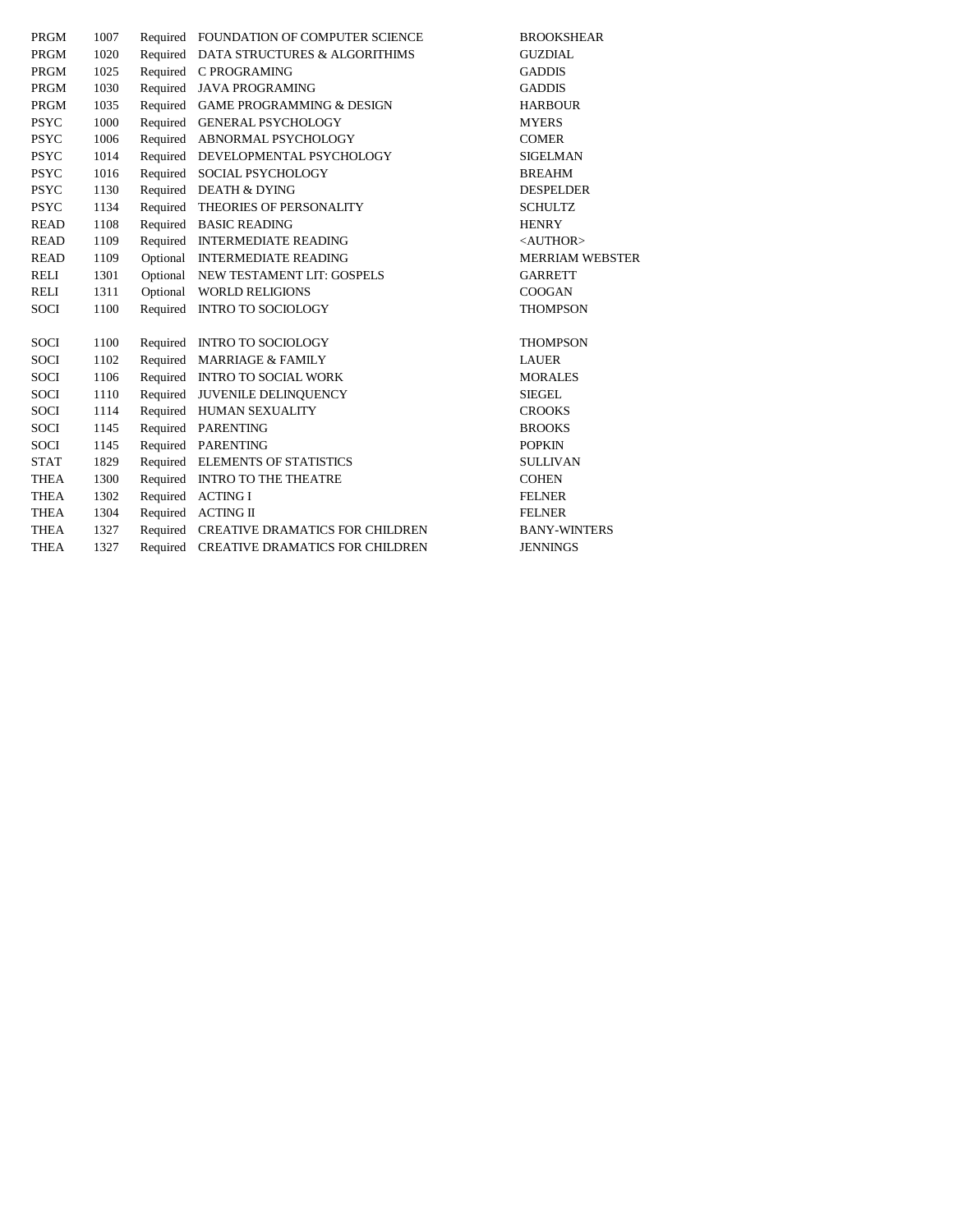| <b>Book Title</b>                                        | <b>ISBN</b>       | <b>New Price</b> | <b>Used Price</b> |
|----------------------------------------------------------|-------------------|------------------|-------------------|
| COLLEGE ACCOUNTING CH. 1-12                              | 1-111-52812-8     | \$168.75         | \$126.60          |
| ACCOUNTING I, II, AND MANAGERIAL                         | 978-1-121-15737-8 | \$242.75         | \$182.10          |
| ACCOUNTING I, II, AND MANAGERIAL                         | 978-1-121-15737-8 | \$242.75         | \$182.10          |
| ACCOUNTING I, II, AND MANAGERIAL                         | 978-1-121-15737-8 | \$242.75         | \$182.10          |
| AG ANIMAL PEST CONTROL, 1B (S-13)                        |                   | \$4.75           | \$3.60            |
| DIAGNOSING CORN PRODUCTION PROBLEMS IN KANSAS (S-54)     |                   | \$9.25           | \$6.95            |
| DIAGNOSING WHEAT PRODUCTION PROBLEMS IN KANSAS           |                   | \$4.75           | \$3.60            |
| ANIMAL SCIENCE & INDUSTRY                                | $0-13-046256-X$   | \$219.00         | \$164.25          |
| ALFALFA PRODUCTION HANDBOOK (C683)                       |                   | \$5.75           | \$4.35            |
| CORN PRODUCTION HANDBOOK (C560)                          |                   | \$3.25           | \$2.45            |
| DIAGNOSING CORN PRODUCTION PROBLEMS IN KANSAS (S-54)     |                   | \$9.25           | \$6.95            |
| DIAGNOSING SORGHUM PRODUCTION PROBLEMS IN KANSAS         |                   | \$5.75           | \$4.35            |
| DIAGNOSING WHEAT PRODUCTION PROBLEMS IN KANSAS           |                   | \$4.75           | \$3.60            |
| SOYBEAN PRODUCTION HANDBOOK (C-449)                      |                   | \$2.25           | \$1.70            |
| WHEAT PRODUCTION HANDBOOK (C529)                         |                   | \$2.25           | \$1.70            |
| ANIMAL FEEDING & NUTRITION                               | 0-7575-9113-2     | \$104.75         | \$78.60           |
| INTRODUCTORY CROP SCIENCE (CUSTOM)                       | 0-536-56123-0     | \$100.00         | \$75.00           |
| ELEMENTS OF THE NATURE & PROPERTY OF SOILS               | 0-13-501433-6     | \$169.25         | \$126.95          |
| THE ECONOMICS OF KANSAS AGRICULTURE                      | 978-1-60458-090-7 | \$68.00          | \$51.00           |
| BEEF PRODUCTION & MANAGEMENT DECISIONS                   | 0-13-119838-6     | \$147.00         | \$110.25          |
| <b>EQUINE SCIENCE</b>                                    | 1-111-13877-X     | \$157.25         | \$117.95          |
| ENTOMOLOGY & PEST MANAGEMENT                             | 0-13-019567-7     | \$162.00         | \$121.50          |
| THE PRECISION-FARMING GUIDE FOR AGRICULTURALISTS, 2003   | 0-86691-287-8     | \$63.00          | \$47.25           |
| FARM AND RANCH SAFETY MANAGEMENT                         |                   | \$85.75          | \$64.35           |
| <b>CULTURAL ANTHROPOLOGY</b>                             | 0-495-81082-7     | \$264.25         | \$198.20          |
| PREBLES' ARTFORMS                                        | 0-205-79753-9     | \$161.00         | \$120.75          |
| <b>GARDNER'S ART THROUGH AGES VOL I</b>                  | 978-1-111-77157-7 | \$201.00         | \$150.75          |
| LAUNCHING THE IMAGINATION: GDE TO TWO-DIMENSIONAL DESIGN | 0-07-777343-8     | \$139.75         | \$104.85          |
| <b>GARDNER'S ART THROUGH AGES VOL II</b>                 | 1-111-77152-9     | \$200.75         | \$150.60          |
| <b>GRAPHIC DESIGN SOLUTIONS</b>                          | 0-495-57281-0     | \$145.50         | \$109.15          |
| SHORT COURSE IN PHOTOGRAPHY                              | 0-205-06640-2     | \$71.50          | \$53.65           |
| SHORT COURSE IN PHOTOGRAPHY                              | 0-205-06640-2     | \$71.50          | \$53.65           |
| ART IN THE ELEMENTARY SCHOOL                             | 0-697-12500-9     | \$104.50         | \$78.40           |
| ADOBE INDESIGN CS4 (W/CD ONLY)                           | 0-9815216-6-5     | \$57.25          | \$42.95           |
| SHORT COURSE IN DIGITAL PHOTOGRAPHY                      | 0-205-06642-9     | \$60.75          | \$45.60           |
| AUTO UPKEEP: BASIC CAR CARE, MAINTENANCE, AND REPAIR     | 978-1-62702-001-5 | \$34.50          | \$25.90           |
| <b>AUTOMOTIVE CHASSIS SYSTEMS</b>                        | 0-13-274775-8     | \$157.25         | \$117.95          |
| AUTOMOTIVE CHASSIS SYSTEMS                               | 0-13-274775-8     | \$157.25         | \$117.95          |
| <b>AUTOMOTIVE CHASSIS SYSTEMS</b>                        | 0-13-274775-8     | \$157.25         | \$117.95          |
| <b>AUTOMOTIVE ENGINES</b>                                | 0-13-351500-1     | \$151.75         | \$113.85          |
| <b>AUTOMOTIVE ENGINES</b>                                | 0-13-351500-1     | \$151.75         | \$113.85          |
| ADVANCED AUTOMOTIVE ELECTRICITY & ELECTRONICS            | 0-13-254262-5     | \$130.50         | \$97.90           |
| ADVANCED AUTOMOTIVE ELECTRICITY & ELECTRONICS            | 0-13-254262-5     | \$130.50         | \$97.90           |
| ADVANCED AUTOMOTIVE ELECTRICITY & ELECTRONICS            | 0-13-254262-5     | \$130.50         | \$97.90           |
| AUTOMOTIVE HEATING & AIR CONDITIONING                    | 0-13-255153-5     | \$145.00         | \$108.75          |
| <b>AUTOMOTIVE ENGINE PERFORMANCE</b>                     | 0-13-302775-9     | \$140.75         | \$105.60          |
| <b>AUTOMOTIVE ENGINE PERFORMANCE</b>                     | 0-13-302775-9     | \$140.75         | \$105.60          |
| AUTOMOTIVE ENGINE PERFORMANCE                            | 0-13-302775-9     | \$140.75         | \$105.60          |
| MANUAL TRANSMISSIONS & TRANSAXLES                        | 978-1-4354-2685-6 | \$144.50         | \$108.40          |
| AUTOMATIC TRANSMISSIONS & TRANSAXLES (W/CD ONLY)         | 978-1-61960-683-8 | \$103.00         | \$77.25           |
| <b>HYBRID &amp; ALTERNATIVE FUEL VEHICLES</b>            | 978-0-13-351212-0 | \$154.75         | \$116.10          |
| TECHNOLOGY IN ACTION: COMPLETE                           | 0-13-305622-8     | \$162.00         | \$121.50          |
| NEW PERSPECTIVES ON MS ACCESS 2013 COMPREHENSIVE         | 1-285-09920-6     | \$168.00         | \$126.00          |
| <b>GUIDE TO MYSQL</b>                                    | 1-4188-3635-4     | \$83.25          | \$62.45           |
| PHP & MYSQL WEB DEVELOPMENT (W/CD ONLY)                  | 0-672-32916-6     | \$55.00          | \$41.25           |
| MICROSOFT OFFICE 2013 INTRODUCTORY                       | 1-285-16602-7     | \$209.25         | \$156.95          |
| NEW PERSPECTIVES ON MICROSOFT EXCEL 2013 COMPR           | 1-285-16933-6     | \$184.00         | \$138.00          |
| <b>BUSN</b>                                              | 1-133-18892-3     | \$75.00          | \$56.25           |
| <b>BUSINESS ETHICS</b>                                   | 0-07-352469-7     | \$111.00         | \$83.25           |
| <b>ESSENTIALS OF BUSINESS LAW</b>                        | 0-07-351185-4     | \$100.75         | \$75.60           |
| STATISTICS (W/CD)                                        | 0-321-75727-0     | \$191.75         | \$143.85          |
| <b>SUPERVISION</b>                                       | 0-618-86213-7     | \$173.60         | \$130.20          |
| <b>BUSINESS COMMUNICATION</b>                            | 1-111-53316-4     | \$288.50         | \$216.40          |
| MANAGEMENT (W/OUT STUDENT PREP CARDS)                    | 0-07-740432-7     | \$85.50          | \$64.15           |
| HUMAN RELATIONS: STRATEGIES FOR SUCCESS                  | 0-07-337704-X     | \$150.75         | \$113.10          |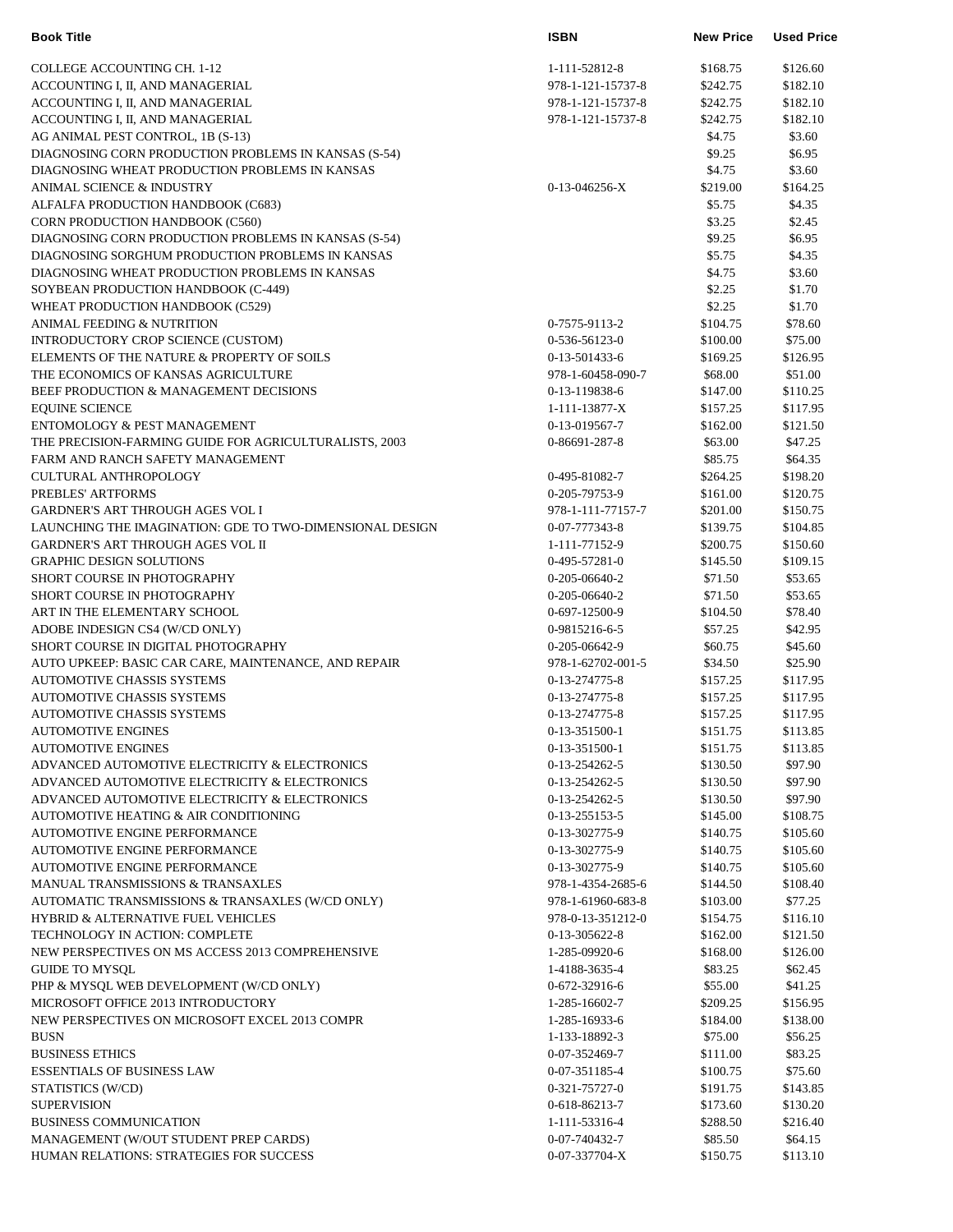| MKTG 7                                                                                    | 1-285-09186-8     | \$75.00  | \$56.25  |
|-------------------------------------------------------------------------------------------|-------------------|----------|----------|
| <b>ESSENTIALS OF MARKETING</b>                                                            | 978-0-538-47834-2 | \$238.00 | \$178.50 |
| WORLD OF CUSTOMER SERVICE (W/CD ONLY)                                                     | 0-8400-6424-1     | \$86.80  | \$65.10  |
| LABORATORY MANUAL FOR GENERAL, ORGANIC & BIOLOGICAL CHEMISTRY                             | 0-321-81925-X     | \$73.50  | \$55.15  |
| GENERAL, ORGANIC & BIOLOGICAL CHEMISTRY                                                   | 0-07-759856-3     | \$302.50 | \$226.90 |
| <b>CHEMISTRY LAB EXPER</b>                                                                | 978-0-321-94991-2 | \$135.00 | \$101.25 |
| CHEMISTRY WITH ACCESS CODE PACKAGE                                                        | 978-0-321-86440-6 | \$300.00 | \$225.00 |
| <b>CHEMISTRY LAB EXPER</b>                                                                | 978-0-321-94991-2 | \$135.00 | \$101.25 |
| CHEMISTRY WITH ACCESS CODE PACKAGE                                                        | 978-0-321-86440-6 | \$300.00 | \$225.00 |
| ORGANIC CHEMISTRY                                                                         | 0-07-735472-9     | \$320.25 | \$240.20 |
| ORGANIC CHEMISTRY LAB MAN                                                                 | 0-697-33923-8     | \$164.00 | \$123.00 |
| ORGANIC CHEMISTRY                                                                         | 0-07-735472-9     | \$320.25 | \$240.20 |
| ORGANIC CHEMISTRY LAB MAN                                                                 | 0-697-33923-8     | \$164.00 | \$123.00 |
| DEVELOPMENTALLY APPROPRIATE PRACTICE (W/CD)                                               | 1-928896-64-2     | \$55.75  | \$41.85  |
| FUNDAMENTALS OF EARLY CHILDHOOD EDUCATION                                                 | 0-13-285337-X     | \$130.25 | \$97.70  |
| DEVELOPMENTALLY APPR CURRICULUM                                                           |                   |          | \$87.95  |
|                                                                                           | 0-13-703553-5     | \$117.25 |          |
| <b>CHILDHOOD &amp; ADOLESCENCE</b>                                                        | 978-0-495-90408-3 | \$166.00 | \$124.50 |
| DEVELOPMENTALLY APPROPRIATE PRACTICE (W/CD)                                               | 1-928896-64-2     | \$55.75  | \$41.85  |
| NUTRITION. HEALTH & SAFETY FOR YOUNG CHILDREN                                             | 0-13-286979-9     | \$143.00 | \$107.25 |
| POWERFUL INTERACTIONS: HOW TO CONNECT WITH CHILDREN TO EXTEND THEIR LE/978-1-928896-72-2  |                   | \$43.00  | \$32.25  |
| UNDERSTANDING CHILD ABUSE & NEGLECT                                                       | 0-205-76915-2     | \$116.00 | \$87.00  |
| PLAY, THE PATHWAY FROM THEORY TO PRACTICE                                                 | 978-1-933653-73-0 | \$30.00  | \$22.50  |
| FOLLOW ME TOO, A HANDBOOK OF MOVEMENT ACTIVITIES FOR 3-5 YEAR OLDS                        | 1-928896-24-3     | \$20.00  | \$15.00  |
| <b>LEADING ON PURPOSE</b>                                                                 | 0-07-337842-9     | \$96.90  | \$72.70  |
| <b>DOLLARS &amp; SENSE</b>                                                                | 0-7668-2236-2     | \$57.20  | \$42.90  |
| TENDER CARE & EARLY LEARNING                                                              | 1-57379-583-6     | \$45.00  | \$33.75  |
| EXTENDING THE DANCE IN INFANT & TODDLER CAREGIVING                                        | 1-55766-859-0     | \$29.95  | \$22.50  |
| <b>CREATIVE RESOURCES FOR EARLY CHILDHOOD CLASSROOM</b>                                   | 1-111-83102-5     | \$108.00 | \$81.00  |
| <b>CREATIVE ACTIVITIES FOR YOUNG CHILDREN</b>                                             | 1-111-29809-2     | \$190.00 | \$142.50 |
| CREATIVE RESOURCES FOR EARLY CHILDHOOD CLASSROOM                                          | 1-111-83102-5     | \$108.00 | \$81.00  |
| <b>CREATIVE ACTIVITIES FOR YOUNG CHILDREN</b>                                             | 1-111-29809-2     | \$190.00 | \$142.50 |
| <b>LEARNING TO READ &amp; WRITE</b>                                                       | 0-935989-87-0     | \$30.00  | \$22.50  |
| LITERACY BEGINNINGS                                                                       | 0-325-02876-1     | \$45.50  | \$34.15  |
| LOOKING OUT/LOOKING IN                                                                    | 0-8400-2817-2     | \$197.50 | \$148.15 |
| NONVERBAL COMMUNICATION IN EVERYDAY LIFE                                                  | $0-618-26020-X$   | \$69.00  | \$51.75  |
| POCKET GUIDE TO PUBLIC SPEAKING                                                           | 1-4576-0184-2     | \$44.50  | \$33.40  |
| <b>PERSUASION</b>                                                                         | 0-495-09159-6     | \$90.10  | \$67.60  |
| <b>ART OF WAR</b>                                                                         | 0-87773-537-9     | \$6.95   | \$5.25   |
| LAW ENFORCEMENT IN THE 21ST CENTURY                                                       | $0-13-511026-2$   | \$151.00 | \$113.25 |
| PROFESSIONAL ETHICS IN CRIMINAL JUSTICE                                                   | 0-13-137565-2     | \$72.75  | \$54.60  |
| <b>CRIMINAL INVESTIGATION</b>                                                             | 0-13-257092-0     | \$101.00 | \$75.75  |
| <b>BASIC CRIMINAL LAW</b>                                                                 | 0-13-510946-9     | \$143.00 | \$107.25 |
| HUNTING SERIAL PREDATORS                                                                  | $0-7637-3510-8$   | \$76.85  | \$57.65  |
| <b>CRIMINAL PROCEDURE</b>                                                                 | 0-13-135209-1     | \$178.00 | \$133.50 |
| TACTICAL PISTOL SHOOTING                                                                  | 0-89689-175-5     | \$25.00  | \$18.75  |
| REPORT IT IN WRITING                                                                      | 0-13-609355-8     | \$74.50  | \$55.90  |
| <b>CRIMINAL PROCEDURE</b>                                                                 | 0-13-135209-1     | \$178.00 | \$133.50 |
| CRIME SCENE INVESTIGATION & RECONSTRUCTION                                                | 0-13-609360-4     | \$97.50  | \$73.15  |
| <b>JUSTICE ADMINISTRATION</b>                                                             | $0-13-270899-X$   | \$180.00 | \$135.00 |
| <b>DRAFTING &amp; DESIGN</b>                                                              | 1-59070-903-9     | \$103.00 | \$77.25  |
| <b>DRAFTING &amp; DESIGN WORKSHEETS</b>                                                   | 1-59070-904-7     |          | \$20.25  |
|                                                                                           |                   | \$27.00  |          |
| MECHANICAL DRAWING: BOARD & CAD TECHNIQUES (14TH)                                         | 0-07-879605-9     | \$86.00  | \$64.50  |
| <b>DESCRIPTIVE GEOMETRY</b>                                                               | $0-02-391341-X$   | \$173.00 | \$129.75 |
| <b>MACROECONOMICS</b>                                                                     | 1-111-82614-5     | \$260.50 | \$195.40 |
| <b>MICROECONOMICS</b>                                                                     | 1-111-82615-3     | \$23.50  | \$17.65  |
| FOUND COLLEGE 12 CHAPTER TEXT                                                             | 978-1-936948-00-0 | \$121.50 | \$91.15  |
| ON COURSE STUDY SKILLS PLUS ED                                                            | 1-4390-8522-6     | \$122.25 | \$91.70  |
| THOSE WHO CAN, TEACH                                                                      | 0-547-20488-4     | \$141.50 | \$106.15 |
| <b>CHILDREN'S BOOKS IN CHILDREN'S HANDS</b>                                               | 978-0-13-382958-7 | \$66.50  | \$49.90  |
| EMERGENCY CARE AND TRANSPORTATION OF THE SICK AND INJURED PREMIER PACK. 978-1-284-04315-0 |                   | \$351.50 | \$263.65 |
| ADVANCED EMERGENCY MEDICAL TECHNICIAN TRANSITION MANUAL                                   | 978-1-4496-5019-3 | \$96.00  | \$72.00  |
| FOUNDATIONS OF EDUCATION: AN EMT APPROACH                                                 | 0-323-02867-5     | \$107.25 | \$80.45  |
| EMT TEACHING A COMMON SENSE APPROACH                                                      | 0-89303-007-4     | \$70.00  | \$52.50  |
| PREPARING INSTRUCTIONAL OBJECTIVES                                                        | 1-879618-03-6     | \$49.00  | \$36.75  |
| ADVANCED EMERGENCY CARE AND TRANSPORTATION OF THE SICK AND INJURED PRI 978-1-284-04312-9  |                   | \$381.50 | \$286.15 |
| <b>EMR COMPLETE</b>                                                                       | 0-13-503771-9     | \$113.50 | \$85.15  |
| NANCY CAROLINE'S PARAMEDIC PREMIER PACKAGE                                                | 978-1-284-03599-5 | \$721.50 | \$541.15 |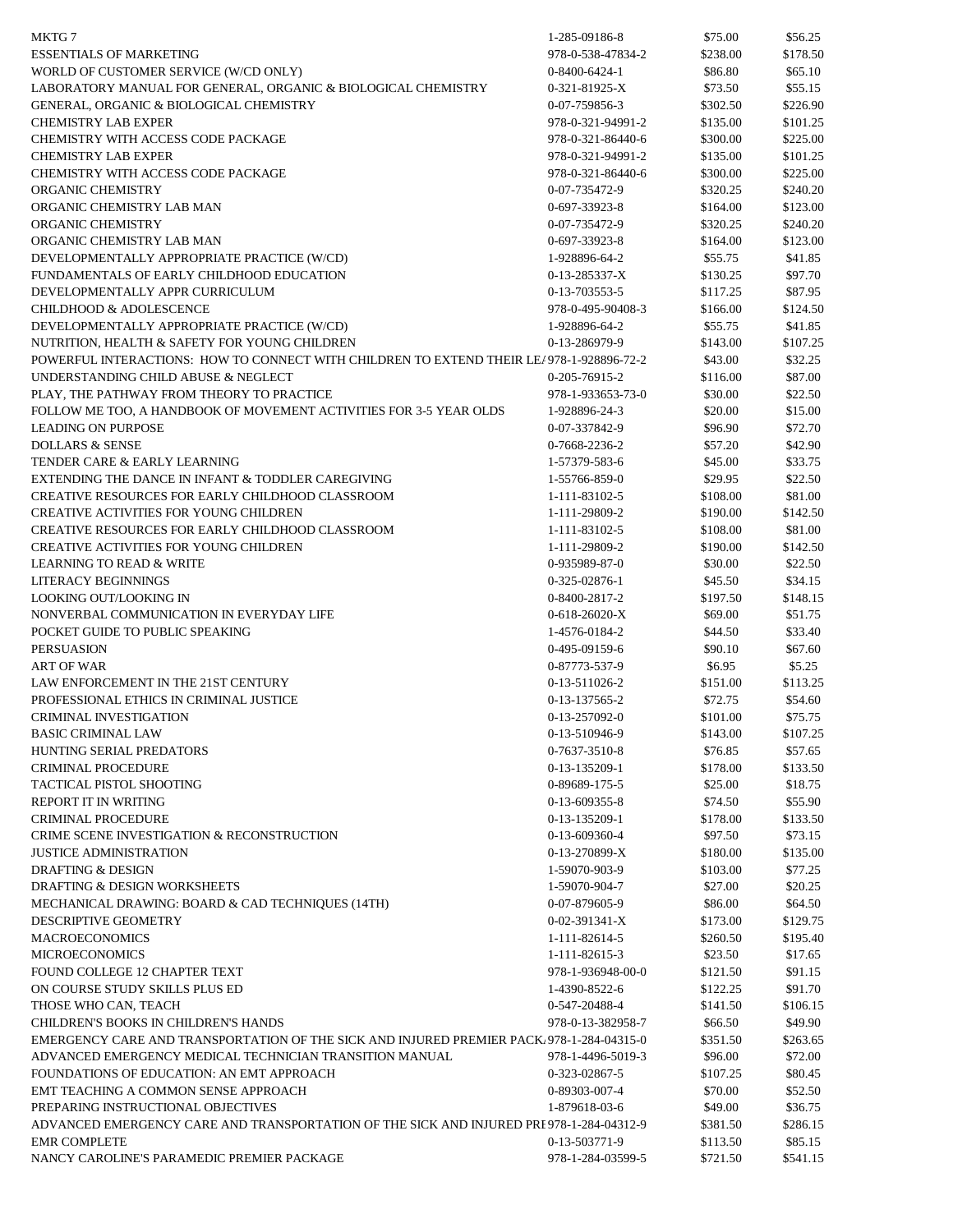| DRUG GUIDE FOR PARAMEDICS                                                                | $0-13-193645-X$                | \$49.50  | \$37.15            |
|------------------------------------------------------------------------------------------|--------------------------------|----------|--------------------|
| 12 LEAD ECG FOR ACUTE & CRITICAL CARE PROVIDERS                                          | $0-13-022460-X$                | \$98.00  | \$73.50            |
| BASIC ARRHYTHMIAS W/5 CARDS (W/CD)                                                       | 0-13-500238-9                  | \$134.50 | \$100.90           |
| THE HEINLE PICTURE DICTIONARY BEGINNING WORKBOOK W/2 CD'S                                | 978-0-8384-4401-6              | \$20.00  | \$15.00            |
| <b>VOCABULARY POWER 1</b>                                                                | 0-13-228356-5                  | \$47.25  | \$35.45            |
| ALONG THESE LINES: WRITING SENTENCES & PARAGRAPHS                                        | 0-205-64893-2                  | \$104.00 | \$78.00            |
| CAMBRIDGE ACADEMIC CONTENT DICTIONARY (W/CD ONLY)                                        | 0-521-69196-6                  | \$32.50  | \$24.40            |
| THE HEINLE PICTURE DICTIONARY BEGINNING WORKBOOK W/2 CD'S                                | 978-0-8384-4401-6              | \$20.00  | \$15.00            |
| WORDLY WISE 3000 BOOK 2                                                                  | 0-8388-7602-1                  | \$11.75  | \$8.85             |
| WORDLY WISE 3000 BOOK 3                                                                  | 0-8388-7603-X                  | \$11.75  | \$8.85             |
| WORDLY WISE 3000 BOOK 4                                                                  | 0-8388-7604-8                  | \$12.50  | \$9.40             |
| FOCUS ON GRAMMAR 2 (W/CD)                                                                | 0-13-254647-7                  | \$59.75  | \$44.85            |
| <b>BASIC ENGLISH GRAMMAR WKBK</b>                                                        | 0-13-184934-4                  | \$34.50  | \$25.90            |
| CAMBRIDGE ACADEMIC CONTENT DICTIONARY (W/CD ONLY)                                        | 0-521-69196-6                  | \$32.50  | \$24.40            |
| WORDLY WISE 3000 BOOK 5                                                                  | 0-8388-7605-6                  | \$12.50  | \$9.40             |
| WORDLY WISE 3000 BOOK 6                                                                  | 0-8388-7606-4                  | \$12.50  | \$9.40             |
| <b>CONTEMPORARY TOPICS 1</b>                                                             | 0-13-235570-1                  | \$45.50  | \$34.15            |
| CAMBRIDGE ACADEMIC CONTENT DICTIONARY (W/CD ONLY)                                        | 0-521-69196-6                  | \$32.50  | \$24.40            |
| WORDLY WISE 3000 BOOK 7                                                                  | 0-8388-7607-2                  | \$17.75  | \$13.35            |
| WORDLY WISE 3000 BOOK 8                                                                  | 0-8388-7608-0                  | \$17.75  | \$13.35            |
| <b>CONTEMPORARY TOPICS 2</b>                                                             | 0-13-234524-2                  | \$48.25  | \$36.20            |
| <b>CONTEMPORARY TOPICS 3</b>                                                             | 0-13-234523-4                  | \$54.50  | \$40.90            |
| ALONG THESE LINES: PARAGRAPHS & ESSAYS                                                   | 0-205-78475-5                  | \$122.25 | \$91.70            |
| CAMBRIDGE ACADEMIC CONTENT DICTIONARY (W/CD ONLY)                                        | 0-521-69196-6                  | \$32.50  | \$24.40            |
| WORDLY WISE 3000 BOOK 10                                                                 | 0-8388-7610-2                  | \$19.00  | \$14.25            |
| WORDLY WISE 3000 BOOK 9                                                                  | 0-8388-7609-9                  | \$19.00  | \$14.25            |
| <b>VOCABULARY POWER 2</b>                                                                | $0-13-222150-0$                | \$27.50  | \$20.65            |
| <b>ENGLISH FUNDAMENTALS</b>                                                              | 0-205-82597-4                  | \$118.00 | \$88.50            |
| BASIC AND INTERMEDIATE ENGLISH HANDBOOK                                                  |                                | \$0.00   | \$0.00             |
| <b>ENGLISH WORK BOOK</b>                                                                 |                                | \$0.00   | \$0.00             |
| <b>GRASSROOTS W/READINGS</b>                                                             | 0-495-90123-7                  | \$117.25 | \$87.95            |
| BASIC AND INTERMEDIATE ENGLISH HANDBOOK                                                  |                                | \$0.00   | \$0.00             |
| <b>INTERMEDIATE ENGLISH WORKBOOK</b>                                                     |                                | \$0.00   | \$0.00             |
| <b>BUSINESS ENGLISH</b>                                                                  | 978-1-133-62750-0              | \$228.50 | \$171.40           |
| <b>BUSINESS ENGLISH</b>                                                                  | 978-1-133-62750-0              | \$228.50 | \$171.40           |
| PATTERNS FOR COLLEGE WRITING                                                             | 0-312-67684-0                  | \$74.50  | \$55.90            |
| NEW AMER ROGET'S COLL THESAURUS COMPLETELY REV & EXPD (RACK SIZE)                        | $0-451-20716-5$                | \$6.50   | \$4.90             |
| PATTERNS FOR COLLEGE WRITING                                                             | 0-312-67684-0                  | \$74.50  | \$55.90            |
| MLA HANDBOOK FOR WRITERS OF RESEARCH PAPERS                                              |                                |          |                    |
| <b>CREATIVE WRITING</b>                                                                  | 1-60329-024-9<br>1-4576-1156-2 | \$22.00  | \$16.50            |
| TECHNICAL WRITING FOR SUCCESS                                                            |                                | \$71.50  | \$53.65<br>\$71.65 |
|                                                                                          | 0-538-45048-7                  | \$95.50  |                    |
| WORLD REGIONAL GEOGRAPHY CONCEPTS                                                        | 1-4292-2342-1                  | \$117.00 | \$87.75            |
| PHOTOSHOP CS5                                                                            | 0-321-70153-4                  | \$40.00  | \$30.00            |
| EXPLORING ADOBE ILLUSTRATOR CS4 (W/CD ONLY)                                              | 1-4354-4202-4                  | \$85.00  | \$63.75            |
| PHOTOSHOP CS5                                                                            | 0-321-70153-4                  | \$40.00  | \$30.00            |
| <b>KANSAS</b>                                                                            | 0-88295-949-2                  | \$31.95  | \$24.00            |
| WAYS OF THE WORLD: A BRIEF GLOBAL HISTORY VOL 2                                          | 0-312-45289-6                  | \$57.20  | \$42.90            |
| LIFETIME PHYSICAL FITNESS & WELLNESS                                                     | 1-111-99001-8                  | \$98.00  | \$73.50            |
| UNDERSTANDING YOUR HEALTH (LOOSE-LEAF)                                                   | 0-07-352975-3                  | \$128.75 | \$96.60            |
| LIFETIME PHYSICAL FITNESS & WELLNESS                                                     | 1-111-99001-8                  | \$98.00  | \$73.50            |
| <b>NUTRITION</b>                                                                         | 1-133-60318-1                  | \$244.00 | \$183.00           |
| <b>MEDIA &amp; CULTURE</b>                                                               | 1-4576-2831-7                  | \$135.75 | \$101.85           |
| ASSOCIATED PRESS STYLEBOOK & BRIEFING ON MEDIA LAW FULLY REV & UPDTD                     | 0-465-00488-1                  | \$17.95  | \$13.50            |
| REPORTING FOR THE MEDIA                                                                  | 978-0-19-994444-6              | \$88.00  | \$66.00            |
| ASSOCIATED PRESS STYLEBOOK & BRIEFING ON MEDIA LAW FULLY REV & UPDTD                     | 0-465-00488-1                  | \$17.95  | \$13.50            |
| REPORTING FOR THE MEDIA                                                                  | 978-0-19-994444-6              | \$88.00  | \$66.00            |
| LEADERSHIP DEVELOPMENT STUDIES: A HUMANITIES APPROACH - ZM4                              |                                | \$70.75  | \$53.10            |
| CAMPBELL ESSENTIAL BIOLOGY                                                               | 0-321-77259-8                  | \$174.00 | \$130.50           |
| <b>ENCOUNTERS WITH LIFE</b>                                                              | 978-1-61731-019-5              | \$36.50  | \$27.40            |
| EXPLORING ANATOMY & PHYSIOLOGY IN THE LABORATORY                                         | 1-61731-056-5                  | \$103.00 | \$77.25            |
| HUMAN ANATOMY & PHYS (SET-TXT W/CD -117 & BRIEF ATLAS HUM BODY-373)                      | 978-0-321-74326-8              | \$285.00 | \$213.75           |
| <b>INTEGRATED PRIN OF ZOOLOGY</b>                                                        | 0-07-304050-9                  | \$246.75 | \$185.10           |
| EXPLORING ZOOLOGY: LAB GDE                                                               | 0-89582-798-0                  | \$76.00  | \$57.00            |
| <b>MICROBIOLOGY</b>                                                                      | 0-321-73360-6                  | \$235.00 | \$176.25           |
| SCIENTIFIC AMERICAN ENVIRONMENTAL SCIENCE FOR A CHANGING WORLD W/ACCES 978-1-4641-2359-7 |                                | \$174.50 | \$130.90           |
| SAND COUNTY ALMANAC                                                                      | 0-345-34505-3                  | \$8.00   | \$6.00             |
| PATHOPHYSIOLOGY, THE BIOLOGIC BISIS FOR DISEASE IN ADULTS AND CHILDREN                   | 978-0-323-09963-9              | \$135.00 | \$101.25           |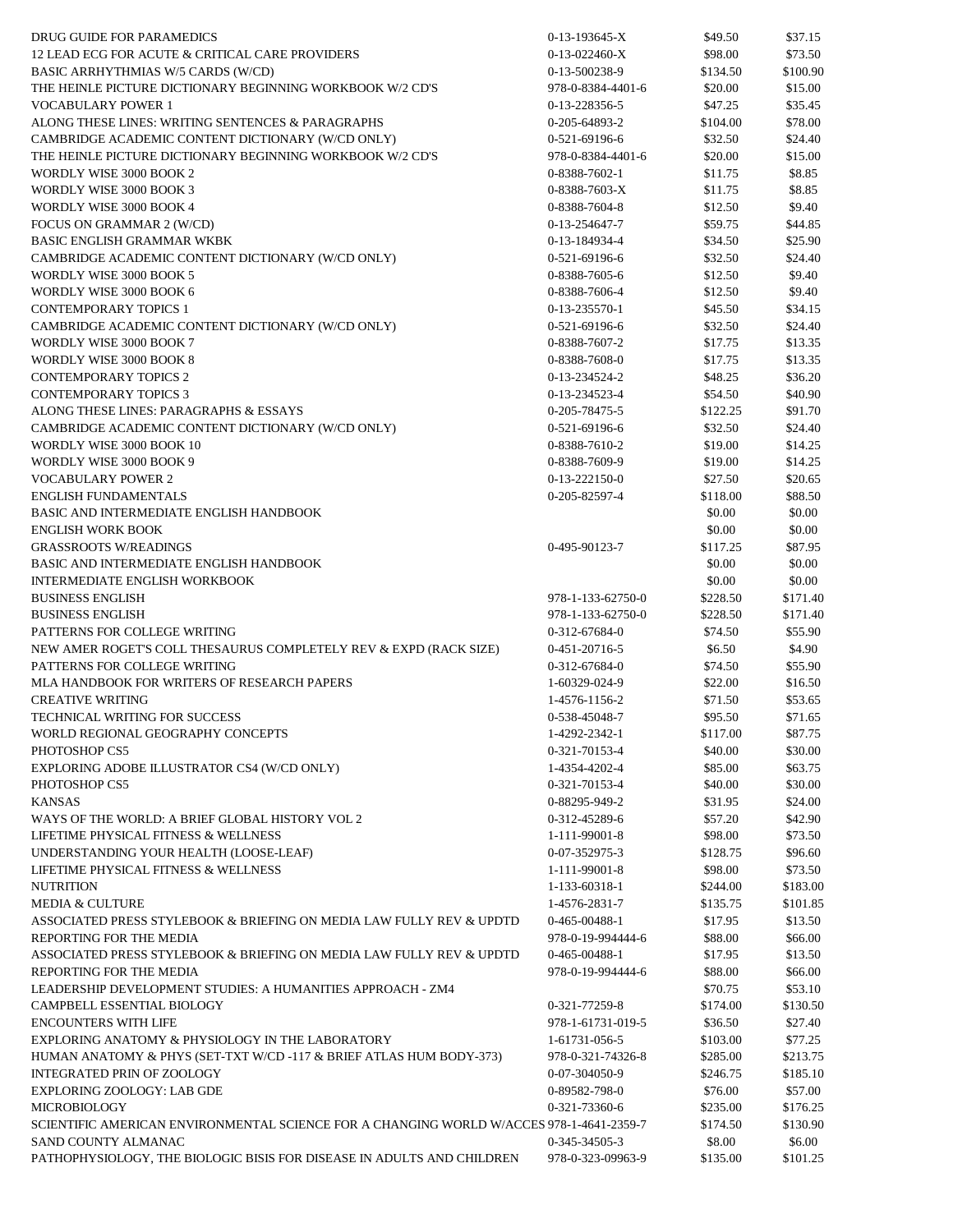| LITERATURE                                                   | 0-205-23038-5     | \$121.00 | \$90.75  |
|--------------------------------------------------------------|-------------------|----------|----------|
| STORY & ITS WRITER COMPACT                                   |                   |          |          |
|                                                              | 0-312-44271-8     | \$55.75  | \$41.85  |
| LONGMAN ANTHOLOGY OF WORLD LIT COMPACT ED                    | 0-321-43690-3     | \$100.25 | \$75.20  |
| <b>BASIC COLLEGE MATHEMATICS</b>                             | 0-321-65196-0     | \$184.30 | \$138.25 |
| MATHEMATICAL APPLICATIONS IN AGRICULTURE                     | 1-4018-3549-X     | \$72.20  | \$54.15  |
| PRACTICAL PROBLEMS IN MATH FOR AUTOMOTIVE TECH               | 1-4018-3999-1     | \$50.75  | \$38.10  |
| PRACTICAL PROBLEMS IN MATH FOR INFORMATION TECH              | 1-4283-2200-0     | \$67.25  | \$50.45  |
| Applied Mathematics for the Petroleum and Other Industries   | 0-88698-211-1     | \$113.00 | \$84.75  |
| MML MLP SAT VALPK ACC                                        | 0-558-92680-0     | \$136.00 | \$102.00 |
| MML MLP SAT VALPK ACC                                        | 0-558-92680-0     | \$136.00 | \$102.00 |
| MML MLP SAT VALPK ACC                                        | 0-558-92680-0     | \$136.00 | \$102.00 |
| PRACTICAL BUS MATH PROC (W/CD)                               | $0-07-770150-X$   | \$262.50 | \$196.90 |
| INTERMEDIATE ALGEBRA: TXT/WKBK                               | 1-133-10364-2     | \$221.00 | \$165.75 |
| ALGEBRA FOR COLLEGE STUDENTS PLUS MML ACCESS CODE            | 0-321-83771-1     | \$235.25 | \$176.45 |
| MML MLP SAT VALPK ACC                                        | 0-558-92680-0     | \$136.00 | \$102.00 |
| TRIGONOMETRY                                                 | 978-0-321-82810-1 | \$232.00 | \$174.00 |
| CALCULUS FOR BUS, ECON, LIFE SCI & SOC SCI                   | 0-321-86983-4     | \$214.50 | \$160.90 |
| THOMAS' CALCULUS EARLY TRANSCENDENTALS                       | 0-321-88407-8     | \$273.00 | \$204.75 |
| THOMAS' CALCULUS EARLY TRANSCENDENTALS                       | 0-321-88407-8     | \$273.00 | \$204.75 |
| THOMAS' CALCULUS EARLY TRANSCENDENTALS                       | 0-321-88407-8     | \$273.00 | \$204.75 |
| CLINICAL PROC FOR MED ASSISTANTS (W/5 CD'SONLY)              | 978-1-4377-0882-0 | \$98.95  | \$74.25  |
| CLINICAL PROC FOR MED ASSISTANTS S.G.                        | 978-1-4377-1998-7 | \$41.95  | \$31.50  |
| <b>ADMINISTERING MEDICATIONS</b>                             |                   |          | \$88.35  |
|                                                              | $0-07-351375-X$   | \$117.75 |          |
| CLINICAL PROC FOR MED ASSISTANTS (W/5 CD'SONLY)              | 978-1-4377-0882-0 | \$98.95  | \$74.25  |
| CLINICAL PROC FOR MED ASSISTANTS S.G.                        | 978-1-4377-1998-7 | \$41.95  | \$31.50  |
| CLINICAL PROC FOR MED ASSISTANTS (W/5 CD'SONLY)              | 978-1-4377-0882-0 | \$98.95  | \$74.25  |
| CLINICAL PROC FOR MED ASSISTANTS S.G.                        | 978-1-4377-1998-7 | \$41.95  | \$31.50  |
| ELECTROCARDIOGRAPHY FOR HEALTHCARE PROFESSIONALS (W/CD ONLY) | 0-07-337435-0     | \$94.75  | \$71.10  |
| 2013 LIPPINCOTT'S NURSING DRUG GUIDE                         | 1-4511-5022-9     | \$45.00  | \$33.75  |
| LANGUAGE OF MEDICINE                                         | 1-4557-2846-2     | \$84.95  | \$63.75  |
| MEL BAY'S GUITAR CLASS METHOD VOL 1                          | 0-87166-530-1     | \$15.00  | \$11.25  |
| ENJOYMENT OF MUSIC SHORTER                                   | 0-393-93415-2     | \$111.50 | \$83.65  |
| EAR TRAINING (W/CD)                                          | 0-07-301595-4     | \$147.75 | \$110.85 |
| TONAL HARMONY                                                | 978-0-07-765823-6 | \$236.00 | \$177.00 |
| MUSIC FOR SIGHT SINGING                                      | 0-13-187234-6     | \$105.75 | \$79.35  |
| EAR TRAINING (W/CD)                                          | 0-07-301595-4     | \$147.75 | \$110.85 |
| <b>TONAL HARMONY</b>                                         | 0-07-285260-7     | \$164.50 | \$123.40 |
| TONAL HARMONY WKBK (W/3 CD'S-264 & -746)                     | 0-07-291896-9     | \$93.00  | \$69.75  |
| INTEGRATING MUSIC INTO THE ELEM CLASSROOM (W/CD)             | 0-495-56985-2     | \$217.50 | \$163.15 |
| ADVANCED HARMONY (W/CD)                                      | 0-13-086237-1     | \$129.35 | \$97.05  |
| ADVANCED HARMONY WKBK                                        | 0-13-085699-1     | \$96.30  | \$72.25  |
| ALFRED'S GROUP PIANO FOR ADULTS BOOK 1                       | 0-7390-5301-9     | \$59.95  | \$45.00  |
| ADULT PIANO ADVENTURES ALL-IN-ONE LESSON BOOK 1              | 1-56939-280-3     | \$15.95  | \$12.00  |
| ALFRED'S GROUP PIANO FOR ADULTS BOOK 2 (W/CD)                | 0-7390-4925-9     | \$59.95  | \$45.00  |
| ALFRED'S GROUP PIANO FOR ADULTS BOOK 2 (W/CD)                | 0-7390-4925-9     | \$59.95  | \$45.00  |
| ADULT PIANO ADVENTURES ALL-IN-ONE LESSON BOOK 1              | 1-56939-280-3     | \$15.95  | \$12.00  |
|                                                              |                   |          |          |
| ADULT PIANO ADVENTURES VOL 2                                 | 1-56939-280-3     | \$17.95  | \$13.50  |
| LONG TERM CARE ASSISTANTS                                    | 978-0-323-07583-1 | \$67.00  | \$50.25  |
| MOSBY'S WORKBOOK FOR LONG-TERM CARE NURSING ASSISTANTS       | 978-0-323-07758-3 | \$33.00  | \$24.75  |
| DAVIS DRUG GUIDE FOR NURSES                                  | 978-0-8036-3976-8 | \$52.50  | \$39.40  |
| ESSENTIALS OF PHARM FOR HEALTH OCCUPATIONS (W/CD ONLY)       | 1-4354-8033-3     | \$114.50 | \$85.90  |
| ELECTRIC CIRCUITS FUNDAMENTALS (W/CD)                        | $0-13-507293-X$   | \$151.00 | \$113.25 |
| STUDY GUIDE FOR ELECTRIC CIRCUITS FUNDAMENTALS               | 978-1-4902-1171-8 | \$130.25 | \$97.70  |
| GAS AND LIQUID MEASUREMENT                                   | 0-88698-161-1     | \$90.00  | \$67.50  |
| ELECTRICAL ENGINEERING POCKET HANDBOOK                       |                   | \$27.25  | \$20.45  |
| UGLY'S ELECTRICAL REFERENCES                                 | 0-7637-7126-3     | \$23.50  | \$17.65  |
| ELECTRICAL MOTOR CONTROLS FOR INTEGRATED SYSTEMS (W/CD)      | 0-8269-1226-5     | \$134.00 | \$100.50 |
| ELECTRICAL MOTOR CONTROLS FOR INTEGRATED SYSTEMS WKBK        | 0-8269-1227-3     | \$35.50  | \$26.65  |
| PEABODY'S CONTROL OF PIPELINE CORROSION                      | 1-57590-092-6     | \$108.75 | \$81.60  |
| LINUX+ GUIDE TO LINUX CERTIFICATION (W/CD-103)               | 1-4188-3721-0     | \$172.00 | \$129.00 |
| NETWORK+ GUIDE TO NETWORKS                                   | 1-133-60819-1     | \$125.00 | \$93.75  |
| COMPTIA NETWORK+ DELUXE STUDY GUIDE (W/CD ONLY)              | 1-118-13754-X     | \$90.00  | \$67.50  |
| COMPTIA NETWORK+ DELUXE STUDY GUIDE (W/CD ONLY)              | 1-118-13754-X     | \$90.00  | \$67.50  |
| MCTS GDE TO MS WINDOWS WINDOWS 7 (EXAM 70-680)               | 1-111-30977-9     | \$138.25 | \$103.70 |
| A+ GUIDE TO MANAGING & MAINT YOUR PC                         | 1-133-13508-0     | \$123.50 | \$92.65  |
| A+ GUIDE TO MANAGING & MAINT YOUR PC                         | 1-133-13508-0     | \$123.50 | \$92.65  |
| GUIDE TO COMPUTER FORENSICS & INVESTIGATIONS (W/CD ONLY)     | 1-4354-9883-6     | \$130.75 | \$98.10  |
|                                                              |                   |          |          |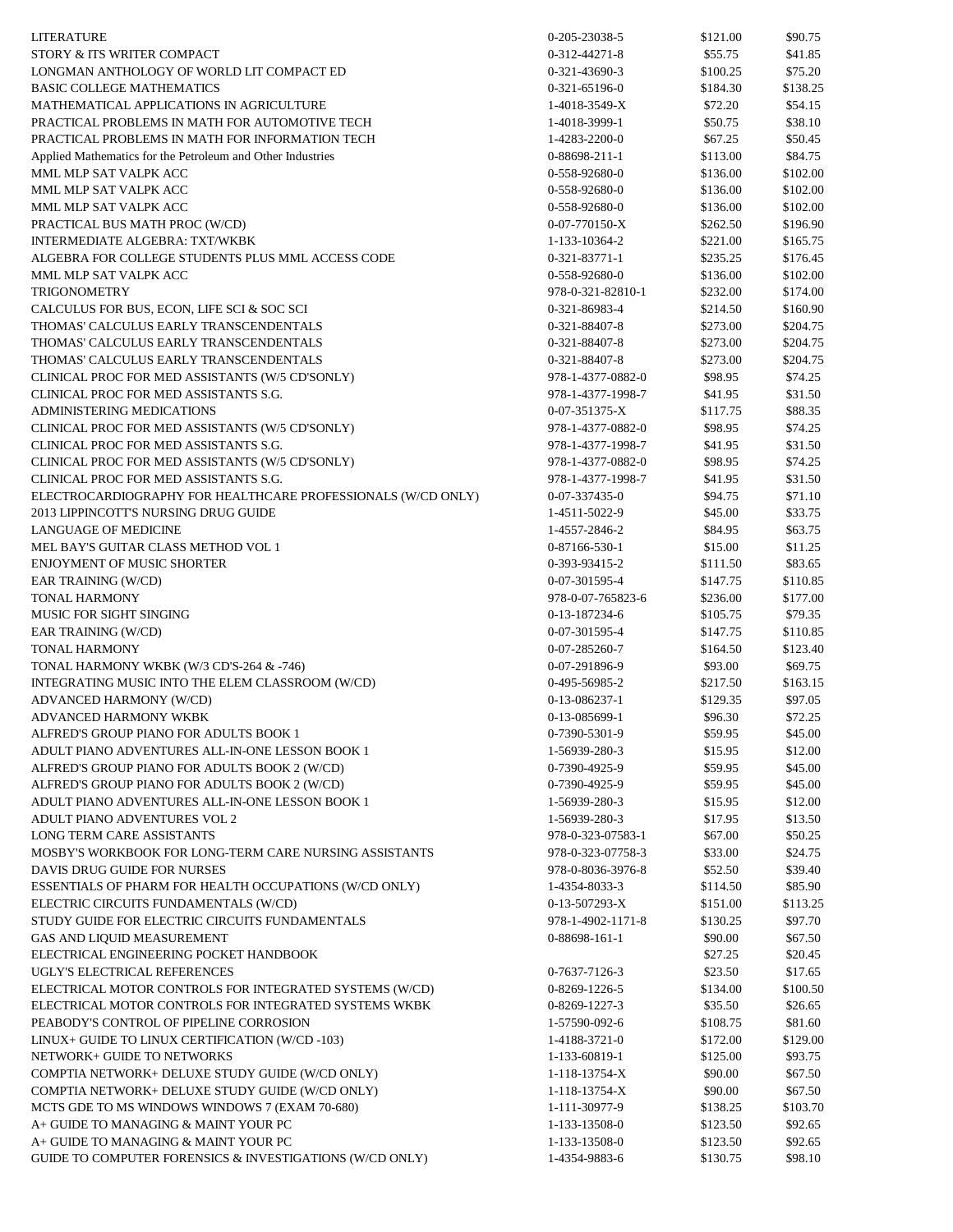| LINUX+ GUIDE TO LINUX CERTIFICATION (W/CD -103)                     | 1-4188-3721-0     | \$172.00 | \$129.00             |
|---------------------------------------------------------------------|-------------------|----------|----------------------|
| GUIDE TO COMPUTER USER SUPPORT FOR HELP DESK, ETC (W/2 CD'S)        | 1-133-18782-X     | \$168.00 | \$126.00             |
| PRINCIPLES OF INFORMATION SECURITY                                  | 1-111-13821-4     | \$165.25 | \$123.95             |
| HANDS-ON MS WINDOWS SERVER 2008 (W/CD ONLY)                         | 1-4239-0234-3     | \$131.50 | \$98.65              |
| HANDS-ON MS WINDOWS SERVER 2008 (W/CD ONLY)                         | 1-4239-0234-3     | \$131.50 | \$98.65              |
| DIMENSIONAL ANALYSIS FOR MEDS (W/CD)                                | 1-4354-3867-1     | \$162.00 | \$121.50             |
| DAVIS DRUG GUIDE FOR NURSES                                         | 978-0-8036-3976-8 | \$52.50  | \$39.40              |
| NURSING CARE PLANS (W/CD ONLY)                                      | 978-0-8036-3041-3 | \$63.00  | \$47.25              |
| MOSBY'S MANUAL OF DIAGNOSTIC & LABORATORY TESTS                     | 978-0-323-08949-4 | \$67.00  | \$50.25              |
| CLINICAL NURSING SKILLS & TECH                                      | 978-0-323-10103-5 | \$150.00 | \$112.50             |
| <b>ESSENTIALS FOR NURSING PRACTICE</b>                              | $0-323-11202-1$   | \$116.00 | \$87.00              |
| <b>ESSENTIALS FOR NURSING PRACTICE STUDY GUIDE</b>                  | 978-0-323-18778-7 | \$35.00  | \$26.25              |
| MOSBY'S GDE TO PHYS EXAM (W/CD)                                     | 0-323-02888-8     | \$89.95  | \$67.50              |
| SAUNDERS COMP REVIEW NCLEX-PN EXAM                                  | 1-4557-0379-6     | \$53.00  | \$39.75              |
| CYCLOPEDIC MEDICAL DICTIONARY (INDEXED)(W/CD)                       | $0-8036-2977-X$   | \$49.25  | \$36.95              |
| PSYCHIATRIC MENTAL HEALTH NURSING                                   | 0-8036-4092-7     | \$97.00  | \$72.75              |
| TUESDAYS WITH MORRIE                                                | $0-7679-0592-X$   | \$14.00  | \$10.50              |
| <b>GERONTOLOGICAL NURSING</b>                                       | 1-4511-7277-X     | \$70.00  | \$52.50              |
| PHARMACOLOGY: A NURSING PROCESS APPROACH W/USER GD. AND ACCESS CODE | 978-1-4557-7232-2 | \$142.00 | \$106.50             |
| MEDICAL-SURGICAL NURSING (SINGLE VOL)                               | 0-323-08678-0     | \$158.00 | \$118.50             |
| LPN NOTES: NURSE'S CLINICAL POCKET GUIDE                            | 0-8036-2766-1     | \$27.00  | \$20.25              |
| <b>DISEASES &amp; DISORDERS</b>                                     | 0-8036-2205-8     | \$60.50  | \$45.40              |
| <b>INTRAVENOUS MEDICATIONS 2015</b>                                 | 0-323-08475-3     | \$55.00  | \$41.25              |
| MEDICAL-SURGICAL NURSING (SINGLE VOL)(W/CD)                         | 978-0-323-07976-1 | \$190.00 | \$142.50             |
| MEDICAL-SURGICAL NURSING S.G.                                       | 0-323-06654-2     | \$35.00  | \$26.25              |
| RNOTES: NURSE'S CLINICAL POCKET GUIDE                               | 978-0-8036-4024-5 | \$33.25  | \$24.95              |
| MANUAL OF I.V. THERAPEUTICS (W/CD ONLY)                             | 0-8036-3846-9     | \$57.25  | \$42.95              |
| SAUNDERS COMP REVIEW NCLEX-RN EXAM (W/CD)                           | 1-4377-0825-0     | \$65.00  | \$48.75              |
| <b>DISEASES &amp; DISORDERS</b>                                     | 0-8036-2205-8     | \$60.50  | \$45.40              |
| ART OF EKG INTERPRETATION                                           | 978-0-7575-6401-7 | \$95.50  | \$71.65              |
| MATERNAL & CHILD NURSING CARE PLUS W/MY NURSING LAB W/PEARSON TEXT  | 0-13-393740-2     | \$243.50 | \$182.65             |
| NURSING TODAY                                                       | 1-4557-3203-6     | \$67.00  | \$50.25              |
| ANDERSON'S NURSING LEADERSHIP, MGMT & PROF PRAC FOR LPN/LVN         | 0-8036-2960-5     | \$42.00  | \$31.50              |
| <b>ONLINE ACCESS CODES</b>                                          |                   | \$33.00  | \$24.75              |
| <b>ONLINE ACCESS CODES</b>                                          |                   | \$33.00  | \$24.75              |
| <b>ONLINE ACCESS CODES</b>                                          |                   | \$33.00  | \$24.75              |
| RECORDS MANAGEMENT                                                  | 0-538-73141-9     | \$127.75 | \$95.85              |
| RECORDS MANAGEMENT SIMUL.                                           | 0-538-73142-7     | \$114.50 | \$85.90              |
| MANAGEMENT OF PHYSICAL EDUCATION & SPORT                            | 0-07-297292-0     | \$163.75 | \$122.85             |
| LIFEGUARD TRAINING                                                  | 1-58480-320-7     | \$37.55  | \$28.20              |
| FOUNDATIONS OF PHYSICAL EDUCATION, EXERCISE SCIENCE & SPORT         | $0-07-352277-5$   | \$208.60 | \$156.45             |
| <b>CHILDREN MOVING</b>                                              | 0-07-304532-2     | \$143.35 | \$107.55             |
|                                                                     |                   |          |                      |
| FIRST AID: TAKING ACTION                                            | 0-07-351999-5     | \$84.00  | \$63.00              |
| FIRST AID, CPR & AED STANDARD                                       | 1-4496-0944-9     | \$17.25  | \$12.95              |
| HEALTH CARE PROVIDER CPR (ED: GULLI)                                | 1-4496-7827-0     | \$17.25  | \$12.95              |
| FIRST AID, CPR & AED STANDARD                                       | 1-4496-0944-9     | \$17.25  | \$12.95              |
| <b>ESSENTIALS OF ATHLETIC INJURY MANAGEMENT</b>                     | 0-07-802261-4     | \$135.25 | \$101.45             |
| FOUNDATIONS OF SPORT & EXERCISE PSYCHOLOGY                          | 0-7360-4419-1     | \$69.00  | \$51.75              |
| <b>BASKETBALL RULES BOOK</b>                                        |                   | \$8.00   | \$6.00               |
| FOOTBALL RULES BOOK                                                 |                   | \$8.00   | \$6.00               |
| <b>VOLLEYBALL RULES BOOK</b>                                        |                   | \$8.00   | \$6.00               |
| <b>LEADERSHIP IN RECREATION</b>                                     | 0-07-284388-8     | \$95.40  | \$71.55              |
| FOUNDATIONS OF EXERCISE SCIENCE                                     | 0-683-04498-2     | \$87.50  | \$65.65              |
| MENTAL ABC'S OF PITCHING:                                           | 1-888698-29-2     | \$20.00  | \$15.00              |
| MENTAL KEYS TO HITTING                                              | 1-888698-38-1     | \$16.95  | \$12.75              |
| ESSENTIALS OF ATHLETIC INJURY MANAGEMENT                            | 0-07-802261-4     | \$135.25 | \$101.45             |
| ADVANCED CONCEPTS OF PERSONAL TRAIN (NATL COUN STRENGTH & FITNESS)  | 0-9791696-0-7     | \$157.50 | \$118.15             |
| BEWTEEN HEAVEN AND HELL                                             | 0-87784-389-9     | \$15.00  | \$11.25              |
| <b>ABOUT PHILOSOPHY</b>                                             | 0-205-19412-5     | \$108.15 | \$81.15              |
| PHYSICAL SCIENCE                                                    | 0-07-351221-4     | \$238.50 | \$178.90             |
| <b>ESSENTIAL COSMIC PERSPECTIVE</b>                                 | 0-321-71823-2     | \$153.00 | \$114.75             |
| PRINCIPLES W/APPLICATIONS                                           | $0-13-060620-0$   | \$247.50 | \$185.65             |
| PRINCIPLES W/APPLICATIONS                                           | $0-13-060620-0$   | \$247.50 | \$185.65             |
| PHYSICS FOR SCIENTISTS AND ENGINEERS                                | 0-13-149508-9     | \$263.00 | \$197.25             |
| PHYSICS FOR SCIENTISTS AND ENGINEERS                                | 0-13-149508-9     | \$263.00 | \$197.25             |
| AMERICAN GOVERNMENT BRIEF VERSION                                   |                   |          |                      |
|                                                                     | 0-495-90678-6     | \$133.50 | \$100.15<br>\$107.65 |